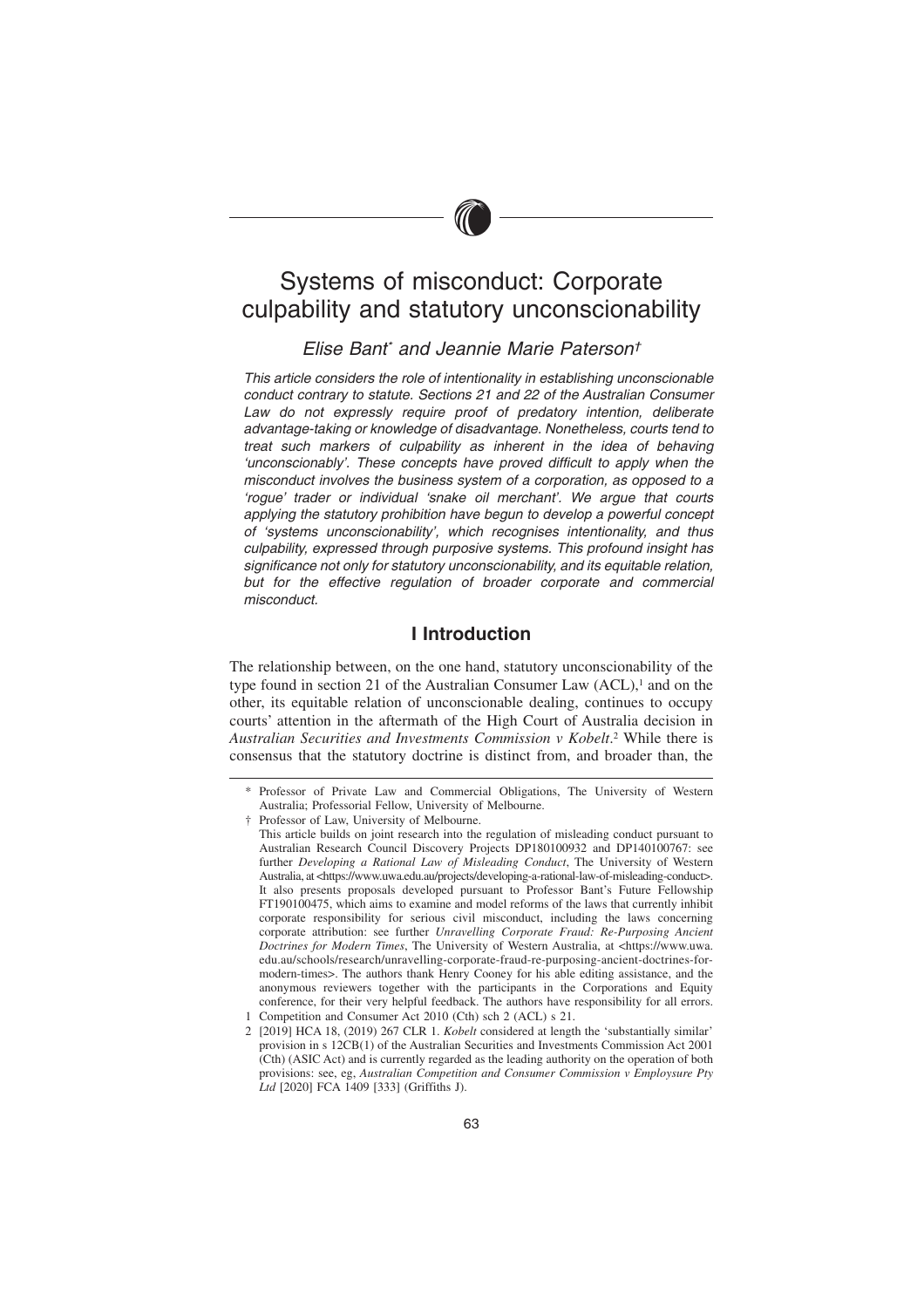equitable doctrine,<sup>3</sup> key uncertainties over the statutory doctrine's features and operations remain. The issue on which this article focuses is the role of defendant intentionality or culpability, particularly when dealing with corporate defendants and complex business systems. As we will see, courts have continued to search for indicia of mental blameworthiness in this context: thus, common states of mind considered by courts in assessing the statutory standard include whether the impugned conduct was deliberate.<sup>4</sup> dishonest,<sup>5</sup> predatory,<sup>6</sup> or undertaken with sufficient knowledge of relevant disadvantage or vulnerability.7 This focus is consistent with, and perhaps reflects an ongoing loyalty to, Equity's traditional concern with conscience (literally, 'with knowledge'). However, the enduring emphasis on finding a culpable state of mind poses a significant challenge for the statutory (and, indeed, broader general law) regulation of commercial misconduct in the modern age. More specifically, such requirements can make proving unconscionability against large corporate defendants almost impossible. This is for the simple reason that corporations lack natural minds and the current assortment of statutory and general law rules by which the mental states of natural corporate agents and employees are 'attributed' to the corporation are woefully inadequate when faced with complex and devolved corporate structures.<sup>8</sup>

Against that backdrop, our contention is that the developing jurisprudence concerning statutory unconscionability not only serves to clarify the provision but also provides a critical step forward in the broader search for an appropriate and tailored approach to assessing culpable corporate states of mind. In *Australian Securities and Investments Commission v National Exchange Pty Ltd*, <sup>9</sup> the Full Federal Court held that statutory unconscionable conduct is capable of applying to a system of conduct or pattern of behaviour.10 This holding was subsequently embodied in statute in 2010, with an express statement in section  $21(4)(b)$  of the ACL that the statutory prohibition on unconscionable conduct 'is capable of applying to a system of conduct or pattern of behaviour, whether or not a particular individual is identified as the victim of that conduct or behaviour'.11 These developments

<sup>3</sup> See Part II below.

<sup>4</sup> See, eg, *Violet Home Loans Pty Ltd v Schmidt* [2013] VSCA 56, (2013) 44 VR 202.

<sup>5</sup> *Kobelt* (n 2) [59]–[60] (Kiefel CJ and Bell J).

<sup>6</sup> ibid [116], [118], [120] (Keane J).

<sup>7</sup> See, eg, *Tonto Home Loans Australia Pty Ltd v Tavares* [2011] NSWCA 389, (2011) 15 BPR 29, 699; *Colin R Price & Associates Pty Ltd v Four Oaks Pty Ltd* [2017] FCAFC 75, (2017) 251 FCR 404.

<sup>8</sup> See, eg, Australian Law Reform Commission, *Corporate Criminal Responsibility* (Summary Report, ALRC Report 136, 2020) 9, 14–15; Australian Law Reform Commission, *Corporate Criminal Responsibility* (Final Report, Report 136, 2020) paras 6.7–6.8.

<sup>9 [2005]</sup> FCAFC 226, (2005) 148 FCR 132.

<sup>10</sup> ibid [33] (Tamberlin, Finn and Conti JJ).

<sup>11</sup> Explanatory Memorandum to the Competition and Consumer Legislation Amendment Bill 2010 (Cth) para 2.21. See also David Bradbury, 'Competition and Consumer Legislation Amendment Bill 2011: Second Reading Speech' (Parliament House, Canberra 15 June 2011) 5. This reflects the views of the Expert Panel who stated: 'a system of conduct or pattern of behaviour may be unconscionable, and that statutory unconscionable conduct is not limited to an examination of particular transactions': Department of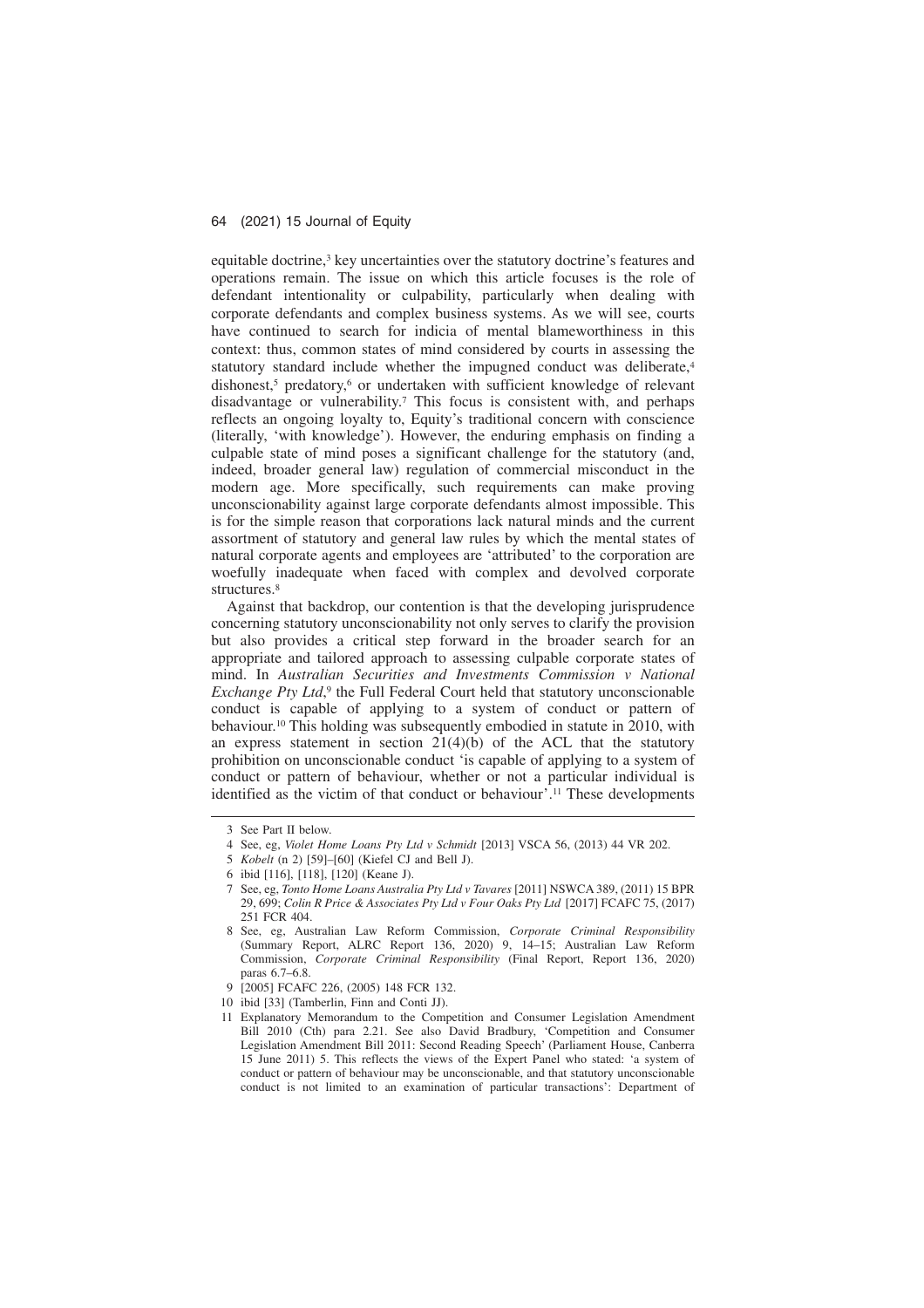contain a profound insight that has significance not only for statutory unconscionability and its equitable relation, but for the effective regulation of broader corporate and commercial misconduct. Drawing on criminal law reform and the work of organisational theorists, Bant has argued elsewhere that it is possible to understand corporate intentionality as being manifested through a corporation's systems, policies and processes.12 Through this lens, the idea of 'systems unconscionability' recognises intentionality *expressed through purposive systems*, rather than individual human states of mind. This systems analysis both enables statutory unconscionability to be understood in light of the objective 'construct of values and standards against which the conduct of "suitors" — not only defendants — is to be judged'13 but also to assess that conduct in light of the defendant's intentionality.14 This analysis gives the force and penetration to section 21(4)(b) that was evidently intended. In an age where human actors are increasingly being replaced by automated processes, this systems analysis enables us to understand and apply a principled approach to unconscionable conduct, tailored to the modern commercial world.

The article commences by tracing the persistent influence of equitable ideas of culpable mental states in the context of statutory unconscionability, and the challenges posed by those ideas when addressing the behaviour of corporate defendants. We then briefly outline our proposed model of corporate 'systems intentionality', which seeks to address the challenges of finding the elusive corporate state of mind. This provides the analytical context for the final section of the article, which reveals the ways in which this model of corporate intentionality is supported by recent Australian authorities concerning statutory unconscionability in claims of predatory or exploitative business models and practices. This rich and growing body of largely consistent jurisprudence has the potential not only to provide significant guidance on how to understand the nature and limitations of the statutory prohibition, but also to provide insights for the future efficient and principled regulation of corporate misconduct.

Innovation, Industry, Science and Research (Cth), *Strengthening Statutory Unconscionable Conduct and the Franchising Code of Conduct* (2010) 33. Confirming the correspondence between the statutory reform and *National Exchange* (n 9), see, eg, *Australian Competition and Consumer Commission v EDirect Pty Ltd* [2012] FCA 1045 [72]–[73] (Reeves J); *Australian Competition and Consumer Commission v Cornerstone Investment Aust Pty Ltd (in liq) (No 4)* [2018] FCA 1408 [710], [726] (Gleeson J).

<sup>12</sup> Elise Bant, 'Culpable Corporate Minds' (2021) 48 UWAL Rev 352.

<sup>13</sup> *Kakavas v Crown Melbourne Ltd* [2013] HCA 25, (2013) 250 CLR 392 [16] (French CJ, Hayne, Crennan, Kiefel, Bell, Gageler and Keane JJ).

<sup>14</sup> A similar twofold analysis is necessary for dishonesty, which adjudges conduct by reference to the standards of 'ordinary, honest people' but necessarily in light of what the defendant understood, discussed in Part II.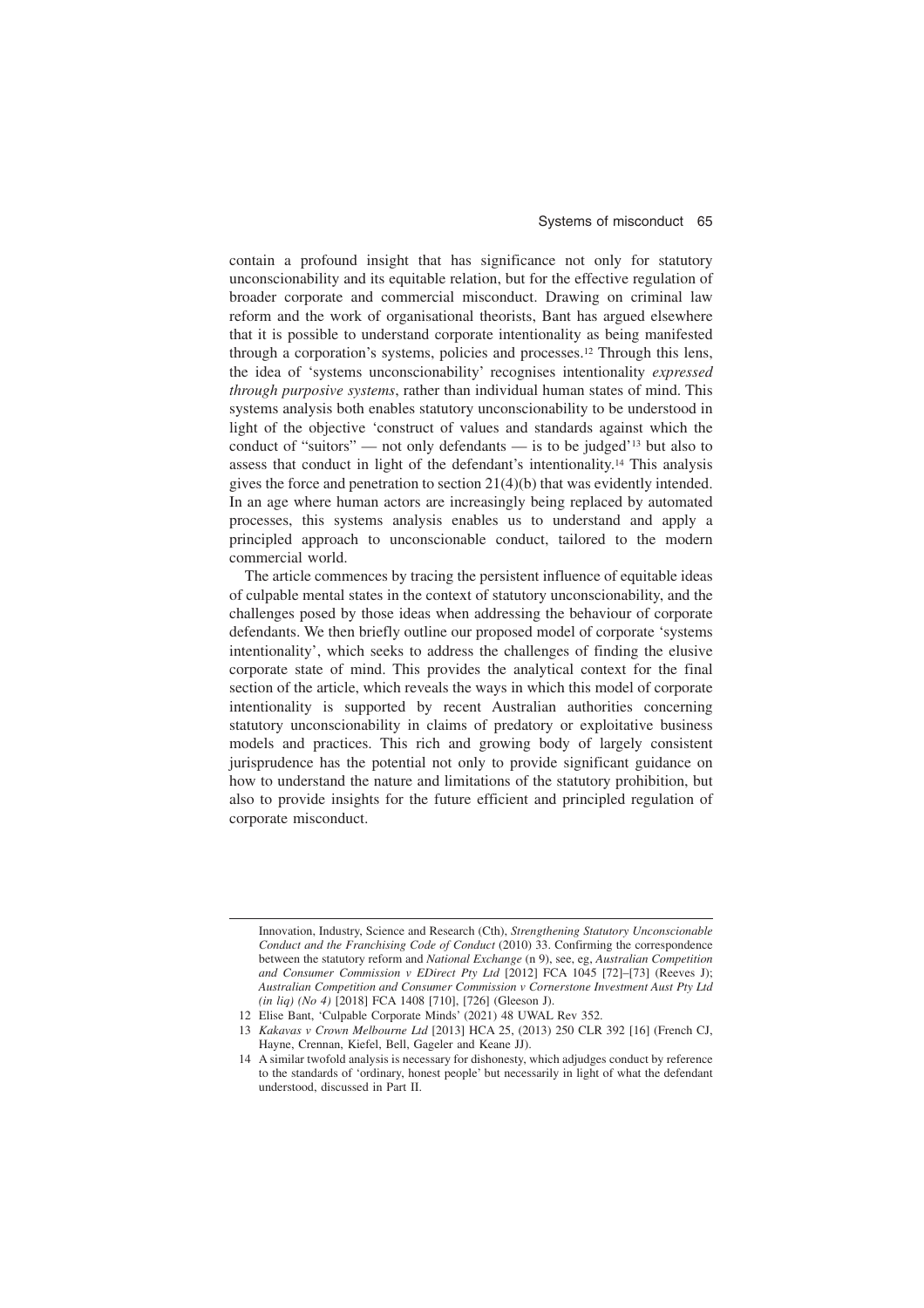# **II Statutory unconscionability and a culpable state of mind**

# A Equitable foundations

The statutory prohibition on unconscionable conduct was conceived and introduced as a normative prohibition that was not identical to, but drew on, the equitable doctrine of unconscionable dealing.15 Yet the latter has continued to exert ongoing and perhaps undue influence on the former. As Edelman J said in *Kobelt*:

The meaning of the proscription against unconscionable conduct in s 12CB of the ASIC Act [the equivalent of ACL s 21] cannot be understood other than against its background in equitable doctrine and the repeated responses by parliaments to that equitable doctrine.16

This is certainly true of the traditional equitable requirement that the defendant have a relevantly culpable state of mind, the particular focus of this section.

In its modern, Australian, form, the equitable doctrine of unconscionable dealing has two main elements. First, the plaintiff must be subject to some 'special' disadvantage: as Edelman J put it, 'a disadvantage that must seriously affect their ability to make a judgment about their own interests'.17 Secondly, the defendant must exploit or take advantage of that special disadvantage.18 A requirement of *knowledge* is central to this second element of the doctrine of unconscionable dealing. It is the defendant's knowledge of the special disadvantage of the plaintiff and, in the face of this knowledge, the defendant's failure to take any steps to protect the interests of the plaintiff, which taints the conscience of the defendant so as to justify the court setting aside the transaction.19

The degree of knowledge on the part of the defendant of the special disadvantage suffered by the plaintiff, which is required to satisfy the element

<sup>15</sup> Trade Practices Act 1974 (Cth) s 52A inserted by the Trade Practices Revision Act 1986 (Cth), was based on Uniform Commercial Code 1952 (US) s 2-302: Explanatory Memorandum to the Trade Practices Revision Bill 1986 (Cth) para 79.

<sup>16</sup> *Kobelt* (n 2) [279].

<sup>17</sup> ibid [282].

<sup>18</sup> ibid. See also *Australian Competition and Consumer Commission v Radio Rentals Ltd* [2005] FCA 1133, (2005) 146 FCR 292 [19] (Finn J).

<sup>19</sup> Rick Bigwood, *Exploitative Contracts* (OUP 2004) 249; Tony Duggan, 'Unconscientious Dealing' in Patrick Parkinson (ed), *The Principles of Equity* (2nd edn, Law Book Co 2003) 146–48. cf the leading Canadian authority of *Uber Technologies Inc v Heller* 2020 SCC 16 [85], the majority reasoning of which has been criticised (including by the minority judges: see at [164]–[167] (Brown J), [287]–[288] (Côté J) for abandoning a knowledge requirement: see also Chris Hunt, 'Unconscionability in the Supreme Court of Canada: *Uber Technologies Inc v Heller*' (2021) 80 CLJ 25. This aspect of the Court's reasoning, however, does avoid the difficult questions addressed here, an important matter given the parties to the disputed services 'contract of adhesion' were the driver and Uber subsidiaries incorporated in the Netherlands with offices in Amsterdam. It may be, however, that even on those facts, on the proposed 'systems intentionality' approach discussed below, the necessary state of mind would be disclosed by the Uber business model and standard terms.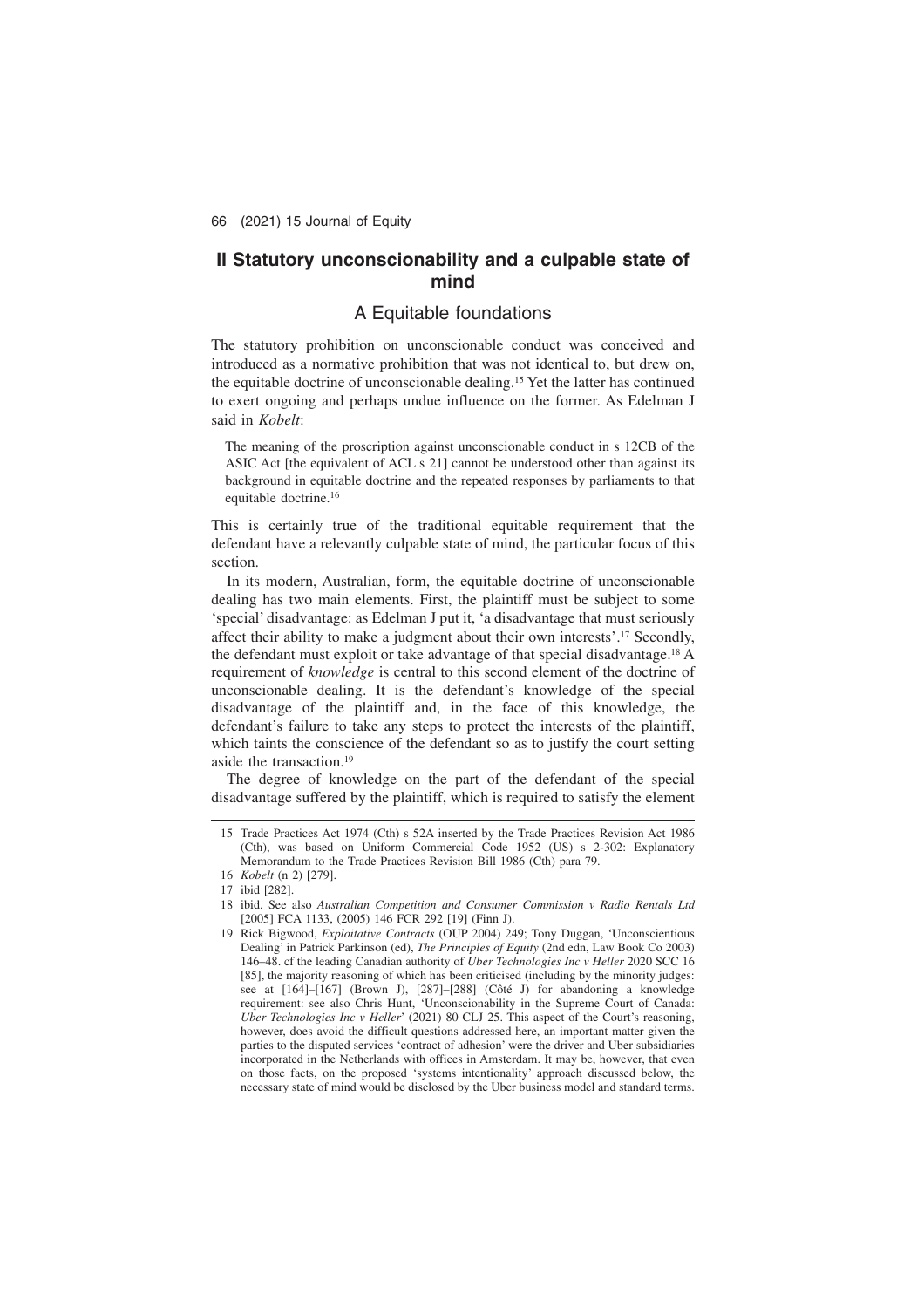of exploitation, has been a matter of ongoing debate. The pendulum has swung from an emphasis on subjective knowledge towards a more generous requirement, most clearly articulated in the High Court decision of *Commercial Bank of Australia Ltd v Amadio*, <sup>20</sup> of defendant awareness of 'facts that would raise that possibility in the mind of any reasonable person'.21 In *Kakavas v Crown Melbourne Ltd*, the High Court pulled the pendulum strongly back towards a requirement of subjective knowledge, here including wilful ignorance.<sup>22</sup> Yet, in *Thorne v Kennedy*,<sup>23</sup> the High Court appeared to reaffirm the approach in *Amadio* by defining unconscionable conduct to include circumstances of special disadvantage of which the defendant knew *or ought to have known*. 24

In *Kakavas*, the High Court introduced what appeared to be an additional requirement for the equitable doctrine that the defendant be shown to have acted with a 'predatory state of mind', at least in 'an arm's length commercial transaction'.25 In so far as this element requires an intention on the part of the defendant to harm the victim,26 it is inconsistent with cases, such as *Amadio*, which apply the doctrine to cases involving a failure to act to protect the weaker party in circumstances where the stronger party is aware that the weaker party requires assistance to protect his or her own interests.27 To the extent that the requirement of a predatory state of mind alludes to some other requirement, the meaning of the requirement is uncertain. Subsequent decisions of the High Court addressing unconscionable conduct have failed to clearly endorse or further expound this additional element, leaving its status uncertain.28 Indeed, in *Thorne*, a majority of the Court described the doctrine as requiring 'victimisation', 'unconscientious conduct' or 'exploitation'.29

- 21 ibid 467 (Mason J). See also *Radio Rentals* (n 18). cf ibid 474, where Deane J said that the special disability must be 'sufficiently evident to the stronger party to make it prima facie unfair or "unconscientious" [to] procure, or accept, the weaker party's assent to the impugned transaction'.
- 22 *Kakavas* (n 13) [156]–[157] (French CJ, Hayne, Crennan, Kiefel, Bell, Gageler and Keane JJ).

- 24 ibid [38] (Kiefel CJ, Bell, Gageler, Keane and Edelman JJ).
- 25 *Kakavas* (n 13) [161] (French CJ, Hayne, Crennan, Kiefel, Bell, Gageler and Keane JJ).
- 26 *Bodapati v Westpac Banking Corp* [2015] QCA 7 [75] (Peter Lyons J, Holmes JA and Gotterson JA agreeing).

27 Rick Bigwood, '*Kakavas v Crown Melbourne Ltd*: Still Curbing Unconscionability: *Kakavas* in the High Court of Australia' (2013) 37 MULR 463, 477, 481. See also Jeannie Marie Paterson, 'Unconscionable Bargains in Equity and under Statute' (2015) 9 J Eq 188, 198, discussing, in particular, *Amadio* (n 20) and *Bridgewater v Leahy* (1998) 194 CLR 457. See also *Hart v O'Connor* [1985] AC 1000 (PC).

29 *Thorne* (n 23) [38] (Kiefel CJ, Bell, Gageler, Keane and Edelman JJ).

<sup>20 (1983) 151</sup> CLR 447.

<sup>23 [2017]</sup> HCA 49, (2017) 263 CLR 85.

<sup>28</sup> See, eg, *Thorne* (n 23); *Kobelt* (n 2) [15] (Kiefel CJ and Bell J), [118] (Keane J), [282] (Edelman J). See also *Kobelt* (n 2) [81] (Gageler J) 'exploitation' is sufficient, [258] (Nettle and Gordon JJ) affirming passive exploitation. See also Jeannie Marie Paterson, Elise Bant and Matthew Clare, 'Doctrine, Policy, Culture and Choice in Assessing Unconscionable Conduct under Statute: *ASIC v Kobelt*' (2019) 13 J Eq 81, 96.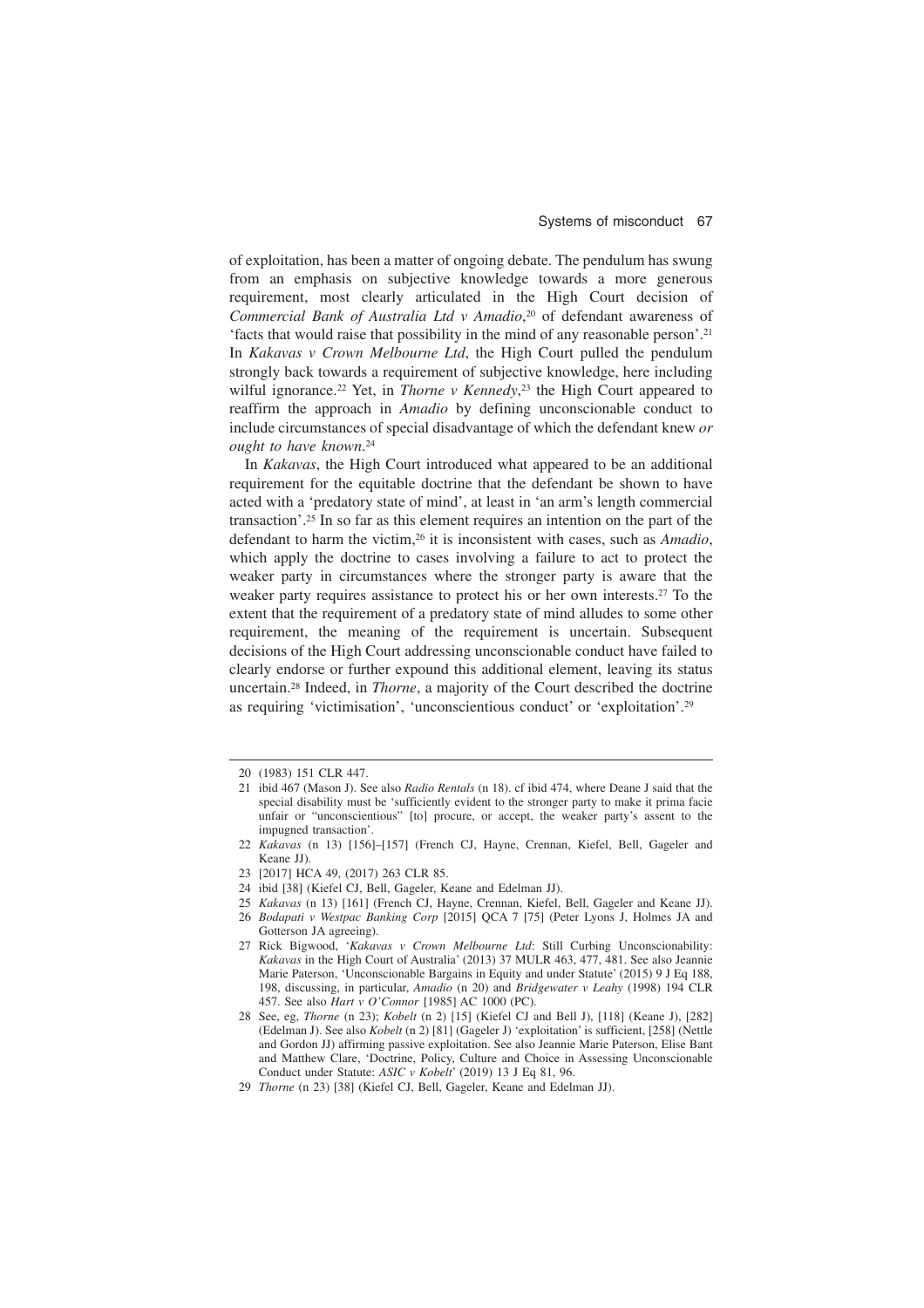### B Statutory unconscionability

There are two forms of prohibition on unconscionable conduct under statute. The first, not the subject of further analysis here, is section 20 of the ACL (and parallel provisions), which prohibit unconscionable conduct 'within the meaning of the unwritten law'. These encapsulate the equitable doctrine but enable additional statutory consequences, such as regulator enforcement and private rights of redress for loss or damage suffered because of the misconduct. Section 20 does not apply where section 21 is applicable and is therefore limited in scope.

By contrast, section 21 of the ACL (and equivalents, such as section 12CB(1) of the Australian Securities and Investments Commission Act 2001 (Cth) (ASIC Act), the subject of examination in *Kobelt*) is expressly stated not to be limited by reference to the unwritten law.30 Section 21 provides:

A person must not, in trade or commerce, in connection with:

- (a) the supply or possible supply of goods or services to a person; or
- (b) the acquisition or possible acquisition of goods or services from a person; engage in conduct that is, in all the circumstances, unconscionable.

Unconscionable conduct under section 21 is not defined. Section 21(4) contains a set of interpretative principles that aim to assist in the application of the section. We have seen that these include that the statutory prohibition is not confined by the unwritten law and 'is capable of applying to a system of conduct or pattern of behaviour, whether or not a particular individual is identified as having been disadvantaged by the conduct or behaviour'.<sup>31</sup> Section 22 contains a list of factors to which the court may have regard in deciding if conduct is unconscionable.32

From its legislative history,<sup>33</sup> and indeed on its face, it is undeniable that the prohibition does not merely replicate the equitable doctrine of unconscionable dealing in statutory form. Australian courts have moreover repeatedly affirmed that the statutory prohibition on unconscionable conduct is not confined by the doctrine of unconscionable dealing developed in equity.34 Thus, Allsop CJ, Middleton and Mortimer JJ explained in *Unique International College Pty Ltd v Australian Competition and Consumer Commission*<sup>35</sup> that the introduction of the systems unconscionability provision

<sup>30</sup> ACL s 21(4)(a).

<sup>31</sup> ibid s 21(4)(b), confirming the position taken in *National Exchange* (n 9).

<sup>32</sup> *National Exchange* (n 9) [40] (Tamberlin, Finn and Conti JJ). See also *Australian Competition and Consumer Commission v Simply No-Knead (Franchising) Pty Ltd* [2000] FCA 1365, (2000) 104 FCR 253 [31] (Sundberg J).

<sup>33</sup> See also the extended discussion by in *Kobelt* (n 2) [283]–[295] (Edelman J).

<sup>34</sup> *Radio Rentals* (n 18) [24]; *National Exchange* (n 9) [30] (Tamberlin, Finn and Conti JJ); *Australian Competition and Consumer Commission v Allphones Retail Pty Ltd (No 2)* [2009] FCA 17, (2009) 253 ALR 324 [113] (Foster J). See also *Body Bronze International Pty Ltd v Fehcorp Pty Ltd* [2011] VSCA 196, (2011) 34 VR 536 [86]–[87] (Macaulay AJA); *Trans Petroleum (Australia) Pty Ltd v White Gum Petroleum Pty Ltd* [2012] WASCA 165, (2012) 268 FLR 433 [171] (Buss JA); *A-G (NSW) v World Best Holdings Ltd* [2005] NSWCA 261, (2005) 63 NSWLR 557 [21] (Spigelman CJ); *Director of Consumer Affairs Victoria v Scully* [2013] VSCA 292, (2013) 303 ALR 168 [38] (Santamaria JA).

<sup>35 [2018]</sup> FCAFC 155, (2018) 266 FCR 631.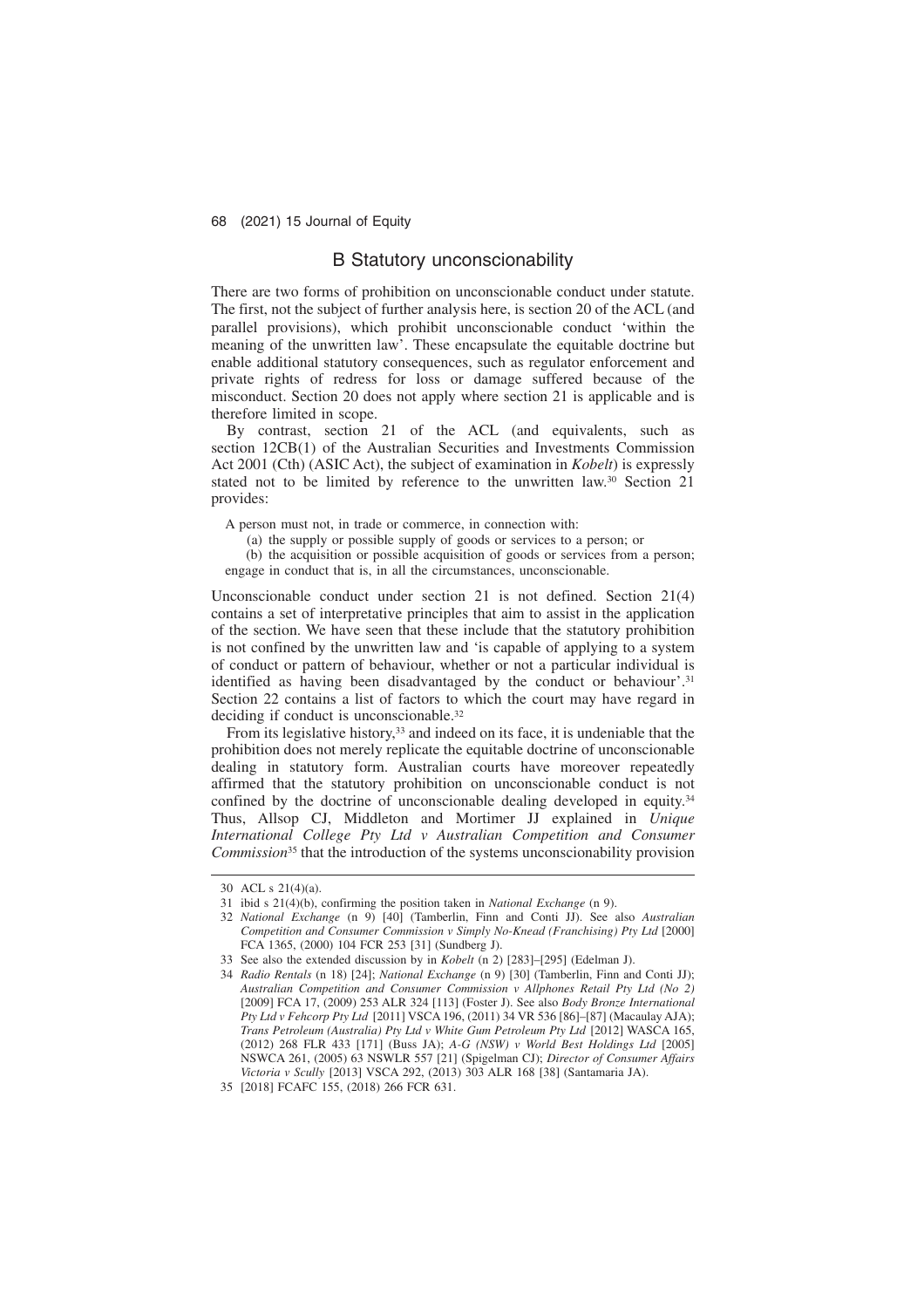in section  $21(4)(b)$  removed 'the necessity for a revealed disadvantage to any particular individual', although instances of conduct directed at individuals may be relevant in establishing the pattern or system.36

Notwithstanding its intended, independent operation, the interpretation and application of section 21 has remained strongly informed by, albeit not confined to, the equitable doctrine.37 Of particular relevance for present purposes, the defendant's culpable state of mind has continued to play a leading role in determining when the use of stronger bargaining power moves from acceptable commercial conduct to conduct that is unconscionable. It is perhaps inevitable that the equitable doctrine would be influential on this point. The listed factors relevant to determining when conduct is unconscionable, although descriptively useful, do not of themselves provide a theme or benchmark by which offending conduct may be judged. Moreover, the very use of the term 'unconscionable' provides a deliberate reference to the equitable doctrine and the values it embraces. Here, ideas of culpable states of mind both become significant and also pose particular problems in applying the statutory prohibition to the conduct of a corporation. That is, the notion of 'unconscionability' seems to suggest conduct that pricks the conscience. For this to occur, however, a conventional understanding of 'conscience' necessitates that there be some intentionality in the defendant's conduct, or knowledge of the impact of that conduct upon a person unable themselves to protect their own interests.

The interpretative principles and identified relevant factors accompanying the statutory prohibition on unconscionable conduct in section 21 of the ACL do not specifically include a requirement that the defendant was aware of the effect of its conduct on the plaintiff.38 Nor is there any stated requirement for an intention to predate upon or exploit the plaintiff. It is possible, and we do not wish to pre-empt the possibility, that unconscionable conduct under statute might be found in conduct that is objectively unfair or in conduct that arises from a form of wilful neglect of, or indifference to, the weaker party's circumstances.

Moreover, courts have explained that the statutory prohibition on unconscionable conduct proscribes an objective standard of conduct that breaches community values. These values have been said to include 'dishonesty, predation, exploitation, sharp practice, unfairness of a significant order, a lack of good faith, or the exercise of economic power in a way worthy of criticism'.39

This statutory focus on community-based normative standards may seem to render subjective defendant knowledge or intention irrelevant: provided that

<sup>36</sup> ibid [104].

<sup>37</sup> *Kobelt* (n 2) [279] (Edelman J); Paterson, Bant and Clare (n 28) 93.

<sup>38</sup> See extensive discussion in Jeannie Marie Paterson, 'Knowledge and Neglect in Asset-Based Lending: When Is It Unconscionable or Unjust to Lend to a Borrower Who Cannot Repay' (2009) 20 JBFLP 18.

<sup>39</sup> *Unique* (n 35) [155] (Allsop CJ, Middleton and Mortimer JJ). See further *Kobelt* (n 2) [14] (Kiefel CJ and Bell J), quoting *Paciocco v Australia and New Zealand Banking Group Ltd* [2015] FCAFC 50, (2015) 236 FCR 199 [296] (Allsop CJ). See also *Australian Competition and Consumer Commission v Quantum Housing Group Pty Ltd (No 2)* [2020] FCA 802 [89].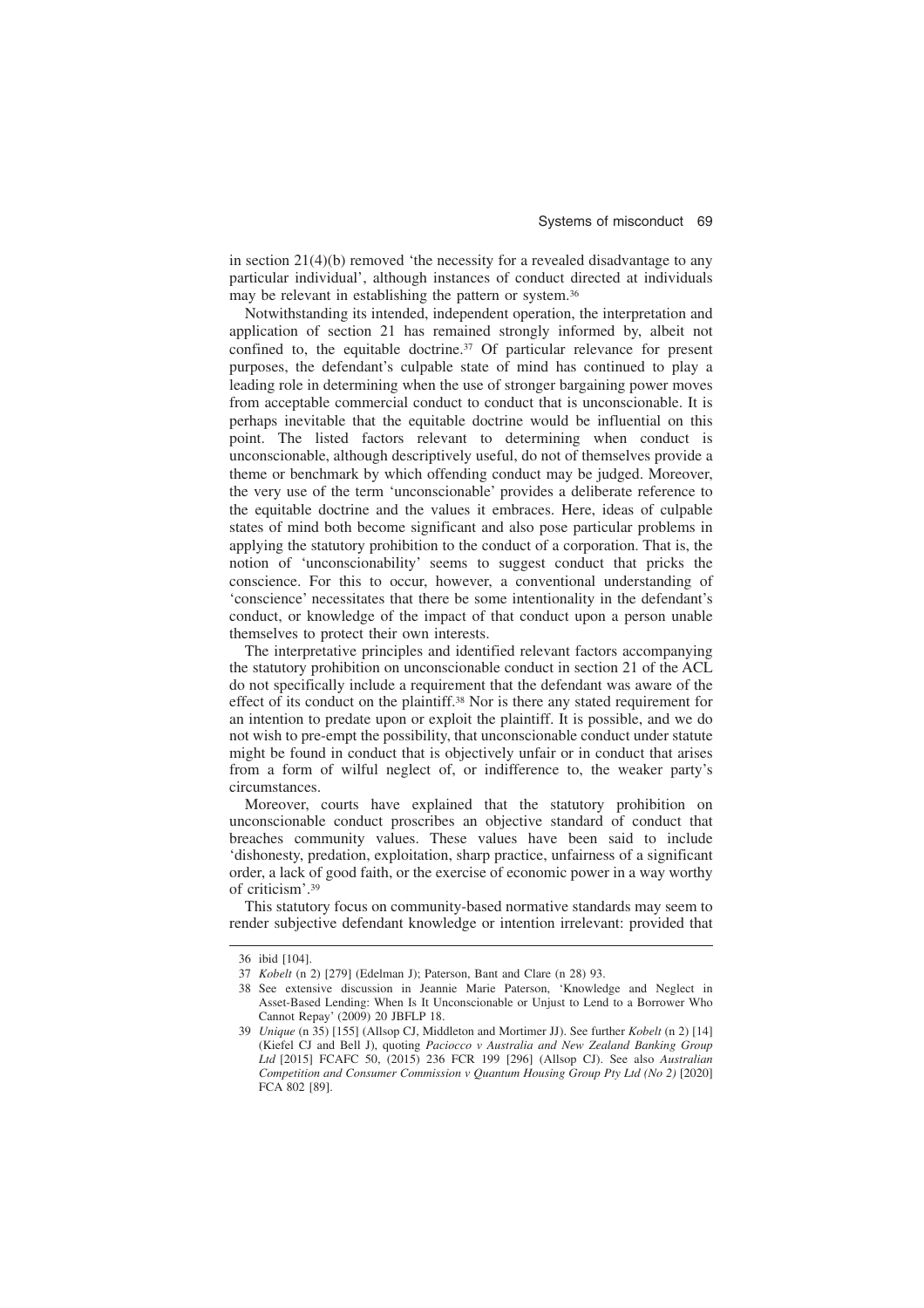the conduct contravenes core community values it is caught by the prohibition. While we recognise the force of this approach, we consider that the traditional equitable enquiry into defendant state of mind is not antithetical to the statutory prohibition against the proscribed standard of unconscionable conduct, and indeed is commonly probative in any inquiry into the existence of such conduct.40 A finding of culpability carries considerable weight and culpability is typically linked to a state of mind — it is this which touches the conscience or is unconscionable.41

Consistently, courts have commonly considered a range of mental states, including intention or deliberateness, recklessness, actual and constructive knowledge and predatory intention, in assessing whether a defendant has engaged in conduct that is properly to be characterised as unconscionable.

In some cases, a sufficiently culpable state of mind will be apparent on the facts. Thus in *Violet Home Loans Pty Ltd v Schmidt*, <sup>42</sup> the lender had ignored obvious irregularities in documentation and the income declarations for an application for a substantial loan on the part of a pensioner, which had been prepared by the lender's agent, and had ensured that the supplementary information was massaged.43 The Full Federal Court considered that the lender's decision to proceed with the loan notwithstanding the problems was deliberate and attended by recklessness that revealed the moral fault necessary to support a finding of unconscionable conduct. By contrast,44 in *Tonto Home Loans Australia Pty Ltd v Tavares*, equivalent irregularities were not plain on the face of the loan application documents. President Allsop, with whom Bathurst CJ and Campbell JA agreed, stated that the kind of 'moral tainting' necessary to permit 'the opprobrium of unconscionability to characterise the conduct of [the lender]' could not be found in the absence of 'a finding of some knowledge or complicity' on the part of the lender.45 It was not sufficient that the lender had generally contributed to the risk of fraud on the part of a loan intermediary.

Many of the decisions on statutory unconscionability involve a stronger party presenting a low value/high cost product or a highly importune transaction to patently inexperienced or otherwise vulnerable parties.46 In

- 43 ibid [62] (Warren CJ, Cavanough and Ferguson AJJA).
- 44 See ibid [59].
- 45 *Tonto Home Loans* (n 7) [293] (Allsop P, Bathurst CJ and Campbell JA agreeing). See also *Perpetual Trustee Co Ltd v Burniston (No 2)* [2012] WASC 383, (2012) 271 FLR 122 [322] (Edelman J), where Edelman J said that carelessness by lender and, to a lesser extent, the creation of structural risk by the lender 'will rarely be unconscionable conduct'.
- 46 *National Exchange* (n 9); *Scully* (n 34); *Australian Competition and Consumer Commission v Keshow* [2005] FCA 558, (2005) ASAL 55-142; *Lampropoulos v Kolnik* [2010] WASC 193; *Australian Competition and Consumer Commission v Excite Mobile Pty*

<sup>40</sup> cf the community standard of dishonesty: Bant (n 12); *Ivey v Genting Casinos (UK) Ltd* [2017] UKSC 67, [2018] AC 391 [74] (the Court); *R v Barton* [2020] EWCA Crim 575, [2020] 3 R 1333 [84], [107]–[108]. Contra is *Australian Securities and Investments Commission v MLC Nominees Pty Ltd* [2020] FCA 1306, (2020) 147 ACSR 266 [51] (Yates J). See also *Jams 2 Pty Ltd v Stubbings* [2020] VSCA 200, raising this issue and, at the time of writing, on appeal to the High Court *Stubbings v Jams 2 Pty Ltd* [2021] HCATrans 23 (*Jams 2* appeal).

<sup>41</sup> A minimum 'general' intention is likely necessary: see *He Kaw Teh v R* (1985) 157 CLR 523, 569–70 (Brennan J).

<sup>42</sup> *Violet Home Loans* (n 4).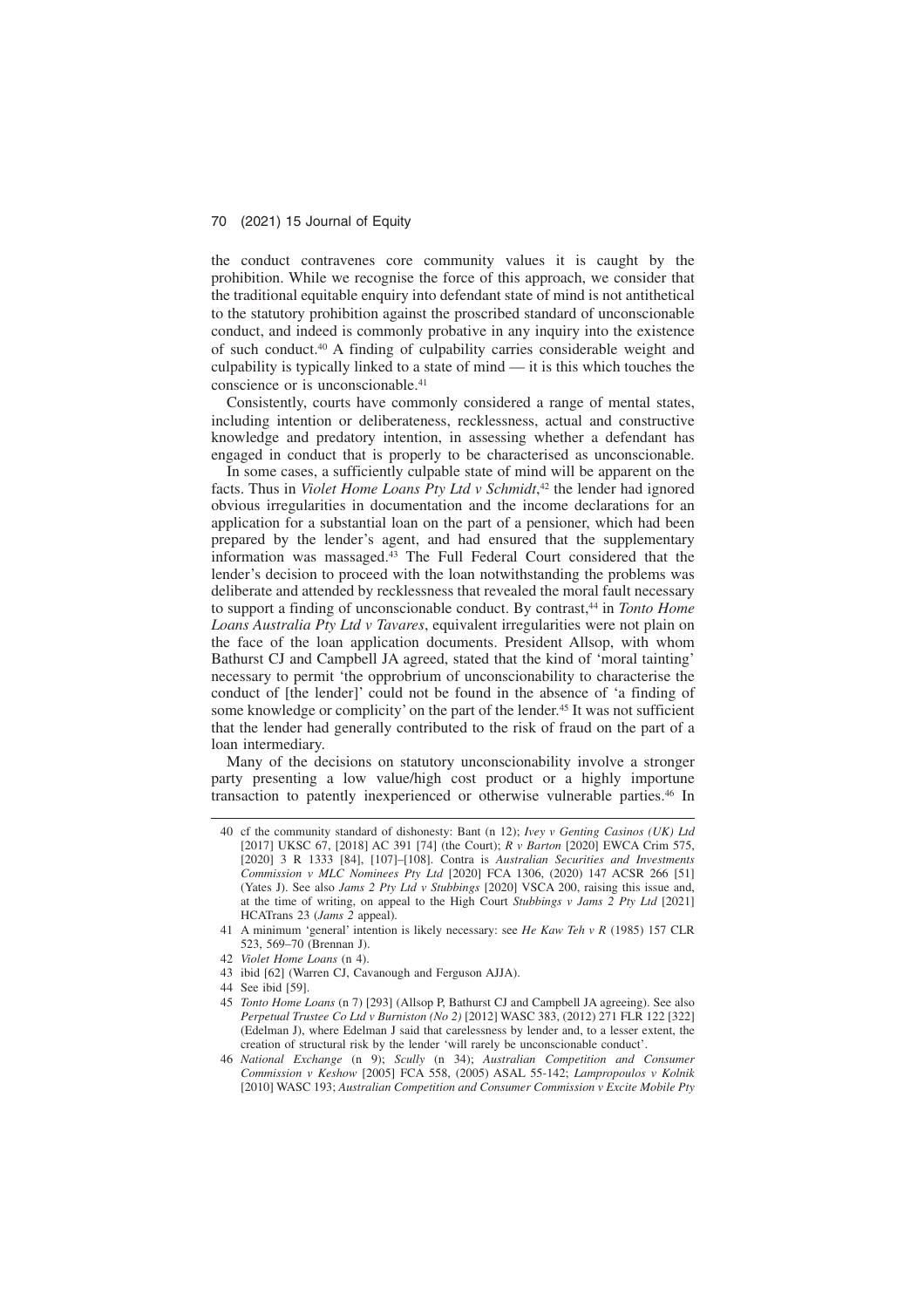these cases there is typically little inquiry into the state of mind of the defendant. Notably, the facts of these cases may have been sufficiently strong to support a finding that the stronger party had actual knowledge of the vulnerable position of the weaker party with whom it was dealing.<sup>47</sup> They would certainly support a finding that the stronger party had constructive knowledge, in the sense of an awareness of facts that would 'raise that possibility in the mind of any reasonable person'.48 Thus, a transaction that is 'self-evidently' unsuitable for customers may suggest that the defendant knew, or ought to have known, of the vulnerable position of its customers, and chose to take advantage of that vulnerability.49

In other cases, however, a breach of the statutory prohibition on unconscionable conduct will only be established by showing the provider of goods or services knew of a vulnerability or disadvantage on the part of the consumer. This will be the case where the transaction is on its face quite proper and the only complaint can be that the consumer, to the knowledge of the provider, did not understand the transaction, or that their consent was tainted in some other way.50

Case law further suggests that knowledge, or constructive knowledge, are not the only states of mind that may operate to inform, or satisfy, statutory unconscionability. A controversial case turning on the absence of a culpable state of mind is *Kobelt*. In that case, Kiefel CJ and Bell J appeared to suggest that evidence by defendants that they were not personally dishonest may be relevant to courts' determination of unconscionability.51 Their reference to dishonesty was paired with 'good faith'. This likely reflects section 22(l) of the ACL, which identifies that a relevant consideration in determining statutory unconscionability is 'the extent to which the supplier and the customer acted in good faith'. The relationship between the criteria has not, however, been unpacked.52 Also in *Kobelt*, Keane J considered that the defendant must be shown to have acted with predatory intent, consistently with Keane J's general treatment of statutory unconscionability as relevantly indistinguishable from the equitable doctrine.<sup>53</sup>

This analysis suggests that a court's enquiry into the mental state of a defendant for the purposes of establishing statutory unconscionability may be a complex and multifaceted undertaking. As mentioned, it is unnecessary for

53 *Kobelt* (n 2) [116], [118], [120]. cf at [293] (Edelman J), citing Paterson (n 27) 209.

*Ltd* [2013] FCA 350; *Australian Securities and Investments Commission v Cash Store Pty Ltd (in liq)* [2014] FCA 926; *Australian Competition and Consumer Commission v ACN 117 372 915 Pty Ltd (in liq)* [2015] FCA 368; *Messer v Lotus Securities Ltd* [2018] FCA 1147.

<sup>47</sup> On the process of attributing knowledge, see *Chwee Kin Keong v Digilandmall.com Pte Ltd* [2005] 1 SLR(R) 502 [35], [40], [41] (Yong Pung How CJ, Chao Hick Tin JA and Kan Ting Chiu J).

<sup>48</sup> The standard of 'constructive notice' rejected in *Kakavas* (n 13) [150]–[162] (French CJ, Hayne, Crennan, Kiefel, Bell, Gageler and Keane JJ).

<sup>49</sup> *Cash Store* (n 46) [94] (Davies J).

<sup>50</sup> See, eg, *Colin R Price & Associates* (n 7) [69] (Rares, Murphy and Davies JJ).

<sup>51</sup> *Kobelt* (n 2) [31], [59]–[60] (Kiefel CJ and Bell J). cf at [210], [257]–[258] (Nettle and Gordon JJ), [310] (Edelman J). See also *Kobelt v Australian Securities and Investments Commission* [2018] FCAFC 18, (2018) 352 ALR 689 [212]–[213], [222] (Besanko and Gilmour JJ); Paterson, Bant and Clare (n 28).

<sup>52</sup> See, eg, *Australian Securities and Investments Commission v Australia and New Zealand Banking Group Ltd (No 3)* [2020] FCA 1421 [62] (Allsop CJ).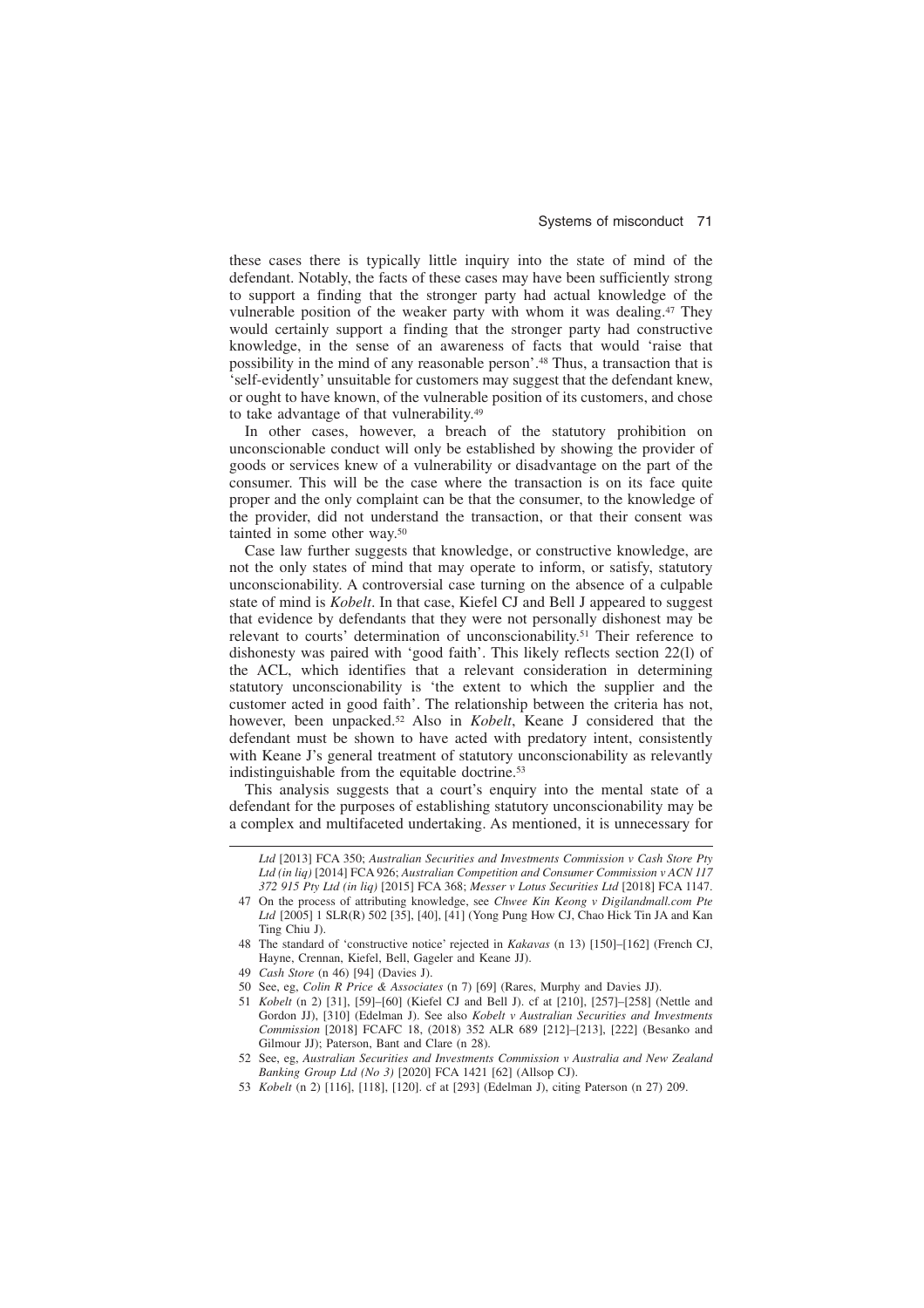present purposes to identify what precise form of culpable mental state is required to satisfy statutory unconscionable conduct. This is because, wherever set, any such criterion will present a significant hurdle when addressing corporate malpractices. This is due to the toxic combination of the law's attribution rules and the nature of modern, complex corporate defendants, to which we now turn.

# **III The corporate mind**

### A The problem of 'diffused responsibility'

In what follows, we put to one side theories of vicarious liability, which hold the corporation responsible for the acts or wrongdoing of its employees.54 Rather, our focus is on theories of corporate attribution, which hold the corporate body liable for wrongdoing in its own right. That is, the focus is on the conditions for organisational blameworthiness. The discussion also centres on the position of the corporate wrongdoer whose threshold liability rests on some culpable state of mind, not the corporation as plaintiff, nor cases of strict liability, although issues of corporate state of mind are also often relevant in these cases.55 The discussion is not intended to be exhaustive, but rather to outline the difficulties posed for current attribution models by the modern phenomenon of diffused corporate responsibility.

Initially, courts denied outright that a corporation, as an artificial person, could be capable of having state of mind.56 Eventually, however, courts came to accept that the intentions and knowledge of human agents of a company could be attributed to the company.<sup>57</sup> As is well-known, these rules of attribution as traditionally formulated are highly restrictive, usually looking for the company's 'directing mind and will' located at board or high managerial level.58 They are sometimes described as 'derivative', in the sense that the corporation's state of mind is predicated or contingent on the mental state of some identified human actor, which is then relevantly identified as that of the corporation. These rules are also highly anthropomorphic: a corporation's directors and senior executives are conceptualised as its directing mind and will, and its employees and agents its arms and legs.<sup>59</sup>

While this approach works comparatively well for small companies, it makes proving fraud, including doctrines of equitable fraud such as unconscionability, against large corporations hugely complex, expensive and

<sup>54</sup> It remains contentious in Australia whether the corporation is responsible for the act of another, or the wrong of another: see *Pioneer Mortgage Services Pty Ltd v Columbus Capital Pty Ltd* [2016] FCAFC 78, (2016) 250 FCR 136 [48]–[58] (Davies, Gleeson and Edelman JJ).

<sup>55</sup> Examples include the corporate plaintiff who seeks to recover a mistaken payment, or plead good faith change of position, or oppose a penalty for misleading conduct that, it alleges, was unintended.

<sup>56</sup> *Western Bank of Scotland v Addie* (1867) LR 1 Sc & Div 145 (HL); *Abrath v North Eastern Railway Co* (1886) 11 App Cas 247 (HL) 251 (Lord Bramwell).

<sup>57</sup> See *Citizens' Life Assurance Co Ltd v Brown* [1904] UKPC 20, [1904] AC 423.

<sup>58</sup> *Lennard's Carrying Co Ltd v Asiatic Petroleum Co Ltd* [1915] AC 705 (HL) 713.

<sup>59</sup> *HL Bolton (Engineering) Co Ltd v TJ Graham & Sons Ltd* [1957] 1 QB 159 (CA) 172 (Denning LJ). See also *Lennard's Carrying* (n 58).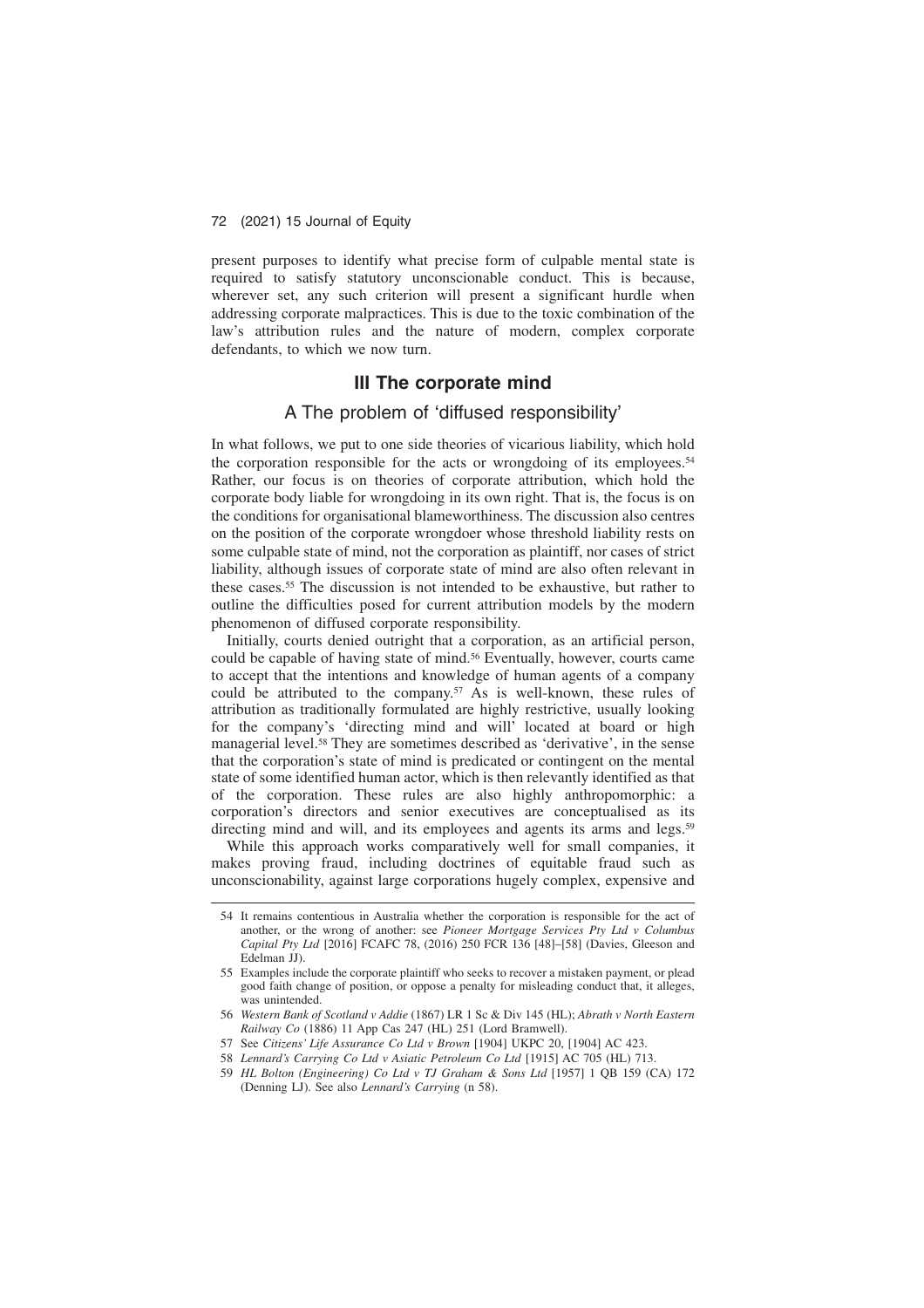often impossible.60 This is because of what has become known as the problem of 'diffused responsibility'. In a large corporation, it is relatively easy for directors — and through them the corporation — to avoid responsibility through delegation and the siloing of knowledge at below-board level. The directors are generally concerned with high-level, strategic direction, not day-to-day management, and a common practice is to engage in widespread delegation of tasks (including to other corporations). In that context, pleas of subjective individual or collective ignorance on the part of directors may be entirely plausible. Perhaps more difficult, delegation from the Board may not be in favour of any one human decision-maker or position. In any corporation, the humans doing the actions and the humans with the requisite knowledge or culpable state of mind are often not the same. And knowledge is often fragmented across a range of employees and managers. When to this complexity is added the increasing prevalence of automated systems and processes, the human-centric focus of the traditional model of attribution poses a significant hurdle to holding corporations responsible for unconscionable conduct.

In responding to increasing corporate complexity, more recently, courts have emphasised that the purpose of the law's prohibition will make it clear that others (lower level managers, for example, or even just ordinary employees) are, in practice, the individuals responsible for making decisions and putting into operation systems and practices on behalf of the company.61 The seminal case is *Meridian Global Funds Management Asia Ltd v Securities Commission*, <sup>62</sup> in which Lord Hoffmann explained that the laws of attribution comprise 'primary' rules located

in the company's constitution, or the principles of company law as well as by general rules, the rules of agency and vicarious liability and by special rules of attribution used to determine whose act, knowledge or state of mind were, for a particular purpose, intended to be attributed to the company.63

A consensus appears to be developing that these special rules are merely an application of a broader and more nuanced approach to the attribution enquiry.64 As Beach J recently put it in *Australian Securities and Investments Commission v Westpac Banking Corp (No 2)*, <sup>65</sup> the 'appropriate test is more one of the interpretation of the relevant rule of responsibility, liability or

<sup>60</sup> Liz Campbell, 'Corporate Liability and the Criminalisation of Failure' (2018) 12 LFMR 57, 58.

<sup>61</sup> See *Tesco Supermarkets Ltd v Nattrass* [1971] UKHL 1, [1972] AC 153.

<sup>62 [1995]</sup> UKPC 26, [1995] 2 AC 500.

<sup>63</sup> ibid 91. *Meridian* (n 62) has been endorsed in Australia in *DPP (Vic) Reference No 1 of 1996* (1997) 96 A Crim R 513, 517 (Callaway JA, Phillips CJ and Tadgell JA agreeing), cited with approval in *Commonwealth Bank of Australia v Kojic* (2016) 249 FCR 421 [99] (Edelman J). See also *Jin v Knox Property Investment Ltd* [2016] NZCA 565, (2016) 18 NZCPR 280 [26] (the Court); *Ho Kang Peng v Scintronix Corp Ltd* [2014] SGCA 22, [2014] 3 SLR 329 [47]–[50] (the Court); *Moulin Global Eyecare Trading Ltd v Comr of Inland Revenue* [2014] HKCFA 22, (2014) 17 HKCFAR 218 [40].

<sup>64</sup> *Kojic* (n 63) [96] (Edelman J), noting that the approach in *Lennard's Carrying* (n 58) was never meant to constitute 'a universal rule'.

<sup>65 [2018]</sup> FCA 751, (2018) 266 FCR 147.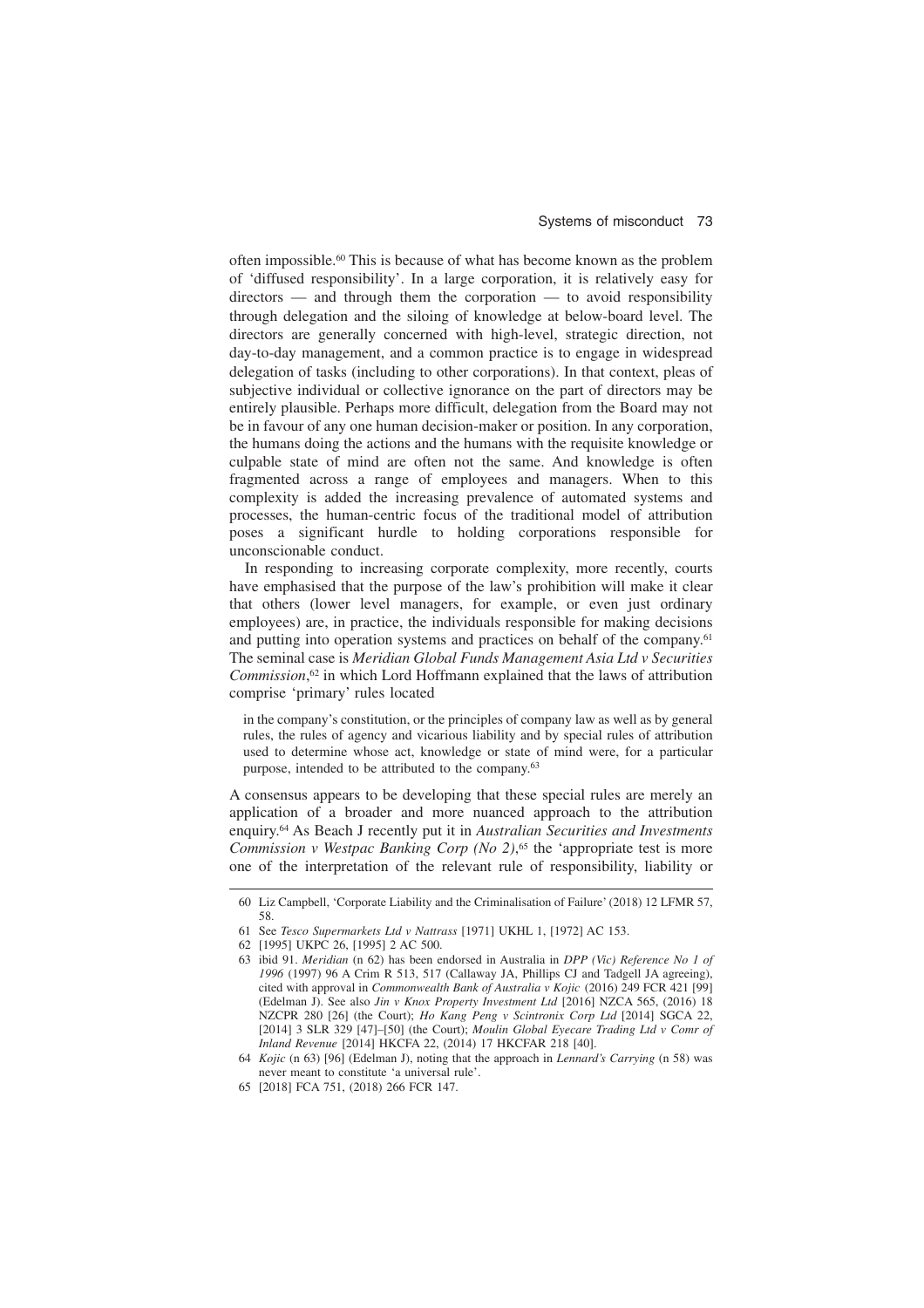proscription to be applied to the corporate entity. One has to consider the context and purpose of that rule'.<sup>66</sup>

*Meridian* demonstrates a more subtle, flexible and context-specific approach to the task of attribution. However, it remains open to a range of uncertainties and objections.<sup>67</sup> As Leow astutely observes, its broader lens poses real challenges where the reason for the law's intervention is highly contested, and means that different attribution rules must potentially be identified for different areas of the law, greatly increasing its complexity.68 But even where clarified and finessed in the important manner proposed by Leow in this issue, to focus upon the delegates of corporate powers, or the positions to which decision-making has been allocated, the focus remains on identifying the relevant human whose state of mind may be attributed to the corporation. Without further refinement, it does not respond to, or address, the diffused responsibility problem.69

In recurrent efforts to expand and ameliorate the attribution rules, legislatures across the common law world70 have successively introduced a plethora of different liability rules, which supplement the common law attribution rules71 in different ways. An example is section 84 of the Trade Practices Act 1974 (Cth), $72$  now replicated in section 84 of the Competition and Consumer Act 2010 (Cth). This combines a modified vicarious liability approach for the conduct component of contraventions with a generous attribution rule for the mental elements.73 However, in this and in all civil (as opposed to criminal) law variations,74 the model continues to require a single repository of mental fault, with the consequence that the diffused responsibility problem persists.75

<sup>66</sup> ibid [1660].

<sup>67</sup> Ross Grantham and Bernard Robertson, 'Corporate Knowledge: Two Views on Meridian' [1996] 2 NZBLQ 63, 71. The recent DPhil dissertation of Rachel Leow takes important steps to identify and remedy these uncertainties in favour of a principle of 'materiality': see Rachel Leow, 'Companies in Private Law: Attributing Acts and Knowledge' (DPhil thesis, University of Cambridge 2017) 40–45 and ch 6.

<sup>68</sup> Rachel Leow, 'Equity's Attribution Rules' (2021) 15 J Eq 35.

<sup>69</sup> That said, we think Leow's thesis may helpfully assist to align traditional attribution and our proposed systems intentionality approach. Focusing on the 'position' to which decision-making has been allocated, rather than the particular individual concerned, as well as emphasis on the lines of decision-making processes or structures, enables a bridge between the two analyses. Systems intentionality is, from one perspective, merely a more granular and structural analysis of specific delegations of corporate power.

<sup>70</sup> For a Canadian example, see the attribution rules laid out in Criminal Code (RSC 1985, c C-46) s 22. See, in particular, s 2.2.

<sup>71</sup> *Kojic* (n 63) [109] (Edelman J).

<sup>72</sup> The model was reiterated in a wide range of other legislation, sometimes with significant variations: see Australian Law Reform Commission, *Corporate Criminal Responsibility* (Final Report) (n 8) paras 3.60–3.68.

<sup>73</sup> *Trade Practices Commission v Tubemakers of Australia Ltd* (1983) 47 ALR 719, 737–38 (Toohey J), explaining that while using similar methods to vicarious liability, the fact that the model 'deems' the relevant conduct to be that of the company itself means that it is more properly considered an attribution model.

<sup>74</sup> Criminal Code Act 1995 (Cth) pt 2.5, which introduced a 'corporate culture' attribution model, discussed in detail in Bant (n 12).

<sup>75</sup> Australian Law Reform Commission, *Corporate Criminal Responsibility* (Final Report) (n 8) paras 4.68, 6.126.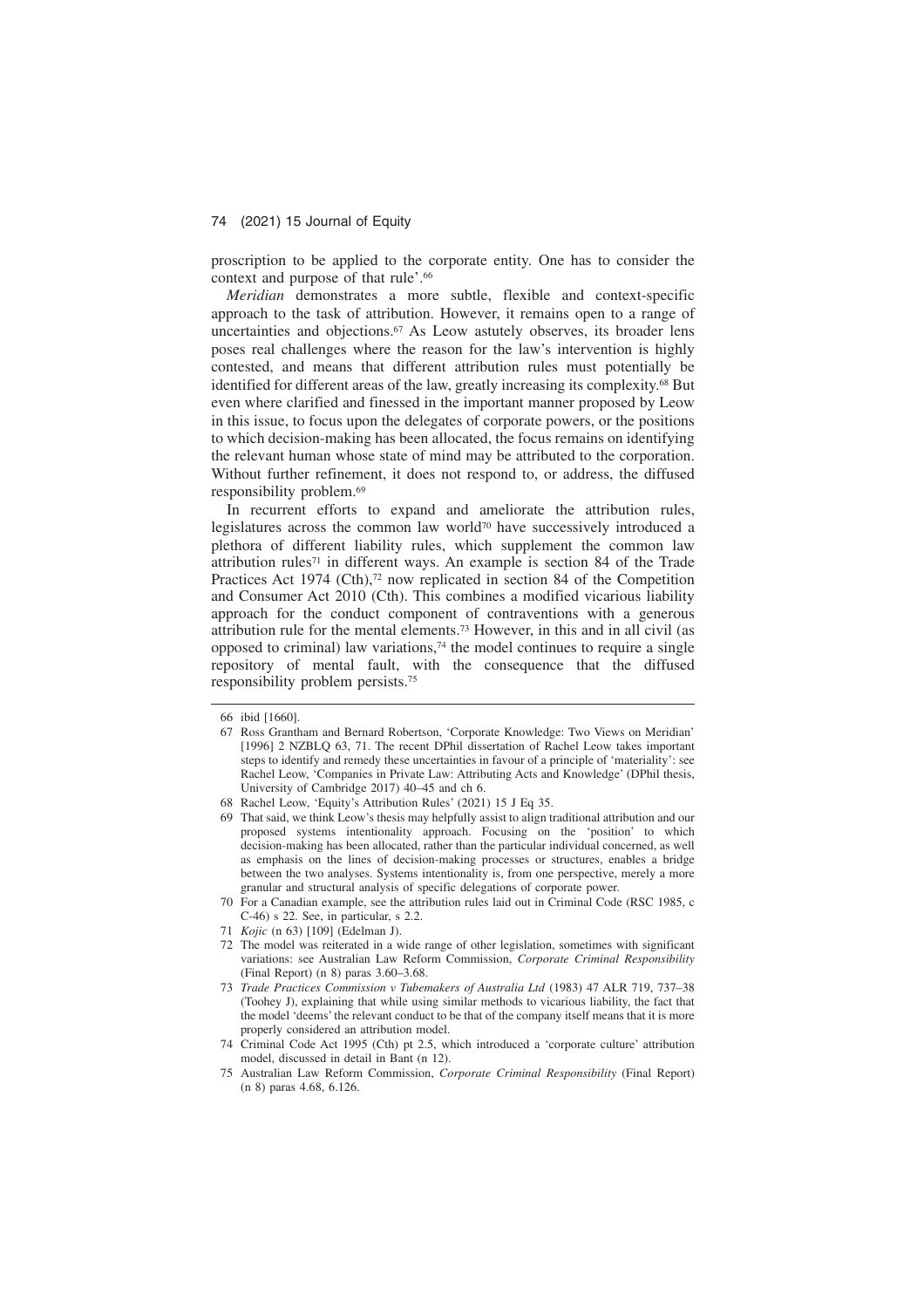A final, distinctive method to address the problem of diffused responsibility, adopted by some US courts,<sup>76</sup> but treated with caution in other jurisdictions,<sup>77</sup> is to allow 'aggregation' of the acts and knowledge of associates who, for example, individually know of some act or practice but fail to appreciate that it forms part of broader misconduct. The Australian Law Reform Commission has observed that aggregation may better reflect the realities of modern corporate structures, indeed, the very idea of organisational fault.78 Aggregation has also been adopted as an attribution tool in some limited statutory contexts.79

In Australia, the major conceptual hurdle to accepting aggregation as a method to assist with attributing mental states to a corporation was expressed by Edelman J in *Commonwealth Bank of Australia v Kojic*, a case of alleged unconscionable commercial dealing before the Full Federal Court of Australia. In that case, the plaintiff alleged that the knowledge of two officers of the defendant corporation, occupying different roles and relations to the parties involved in the loan and security transactions, should be aggregated. Edelman J stated:

[A]n aggregation principle could undermine the fundamental question to be asked ... : "is the conduct unconscionable"? It is not easy to see how a corporation, which can only act through natural persons, can engage in unconscionable conduct when none of those natural persons acts unconscionably. Similar reasoning has led courts to reject submissions that a corporation has acted fraudulently where no individual has done so (in instances of deceit) and that a corporation has acted contumeliously where no individual has done so (in cases of exemplary damages).<sup>80</sup>

However, this cautiousness is neither exhaustive nor determinative of the law's capacity to move beyond individuated attribution methods to theories tailored for the reality of complex, modern organisations, such as corporate actors. It is striking that, in *Kojic*, Edelman J went on to note:

Although this is not such a case, it is possible that there could be examples where a corporation acts unconscionably even though no individual has acted unconscionably. For instance, in a case where no individual has the knowledge required to establish wrongdoing, it might be difficult for a corporation to avoid a finding that it has acted unconscionably if it puts into place procedures intended to ensure that no particular individual could have the requisite knowledge. The same might be true if a corporation's procedures were such that those formulating them were reckless about serious consequences.<sup>81</sup>

These observations on the salience of corporate procedures are particularly

<sup>76</sup> *United States v Bank of New England NA*, 821 F2d 844 (1st Cir 1987).

<sup>77</sup> See, in particular, *Kojic* (n 63) [101]–[149] (Edelman J, Allsop CJ generally agreeing); *R v HM Coroner for East Kent, ex p Spooner* (1987) 152 JP 115 (QB).

<sup>78</sup> Australian Law Reform Commission, *Corporate Criminal Responsibility* (Final Report) (n 8) paras 2.39, 4.80–4.87, 6.52, 6.151.

<sup>79</sup> Criminal Code Act 1995 (Cth) pt 12.3, noted in ibid paras 6.70–6.71. See also Criminal Code (RSC 1985, c C-46) s 22.1.

<sup>80</sup> *Kojic* (n 63) [112] (Allsop CJ generally agreeing at [31], but see [64]). See also at [81]–[83] (Besanko J), accepting that aggregation may be possible where a duty and opportunity to communicate arises. For another leading discussion of aggregation in unconscionable conduct, see *Radio Rentals* (n 18) [177]–[181] (Finn J).

<sup>81</sup> *Kojic* (n 63) [153].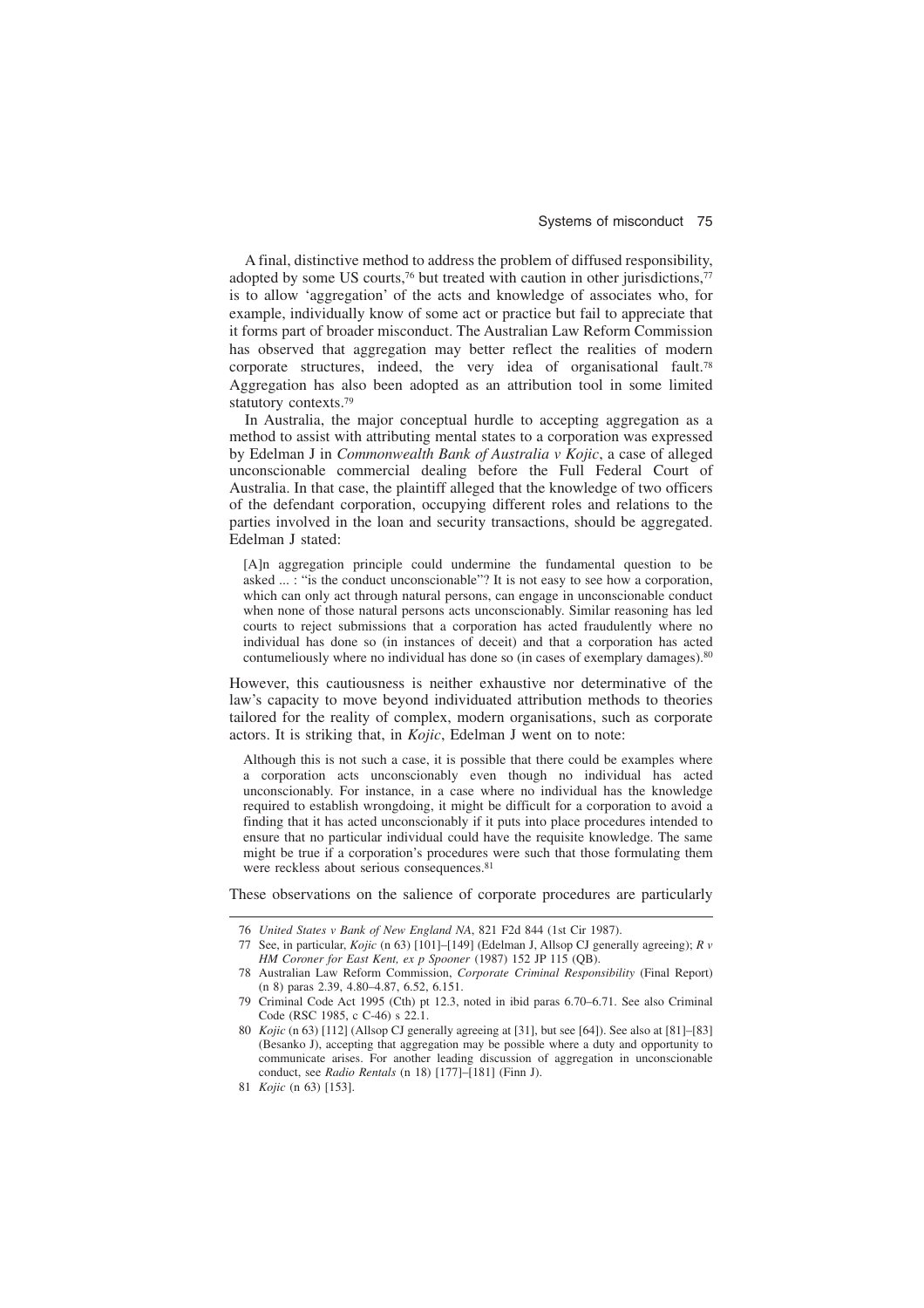astute and adept for the development of a broader theory of corporate culpability: what we might call, 'systems intentionality'. We now turn to outline this proposed model of the corporate mental state.

# B Systems intentionality: A proposed model

Bant has elsewhere sketched the outlines of a proposed model of corporate culpability, which sees the corporate state of mind manifested in its systems, policies and patterns of behaviour.82 The theory draws support from four theoretical and doctrinal sources, which explain both its features but also potential for future articulation and development.

First, it draws in particular on the work of philosopher Peter French, 83 whose seminal work examines at length the interaction between concepts of intentionality and corporations. French explains that 'saying "someone did y intentionally" is to describe an event as the upshot of that person's having had a reason for doing y which was the cause of his or her doing it'.84 In the corporate context, these reasons for decisions are found not just with the directors, but in the broader 'Corporate Internal Decision' (CID) structure. This structure includes (1) the corporate lines of responsibility (the corporate 'flowchart'); and (2) corporate decision 'recognition rules' (usually found in corporate procedural rules and policies). These would, we consider, include Leow's identified allocation of corporate powers to individuals or positions, whose understandings may then be taken as the corporate state of mind.<sup>85</sup> But French's analysis goes beyond individual delegates to systems of decision-making and action, in which the problem of diffused responsibility looms large: 'When operative and properly activated, the CID structure accomplishes a subordination and synthesis of the intentions and acts of various biological persons into a corporate decision.' As he concludes:

[W]hen the corporate act is consistent with an instantiation or an implementation of established corporate policy, then it is proper to describe it as having been done for corporate reasons, as having been caused by a corporate desire coupled with a corporate belief and so, in other words, as corporate intentional.<sup>86</sup>

Bant has argued that, consistently with this approach, a corporation's state of mind is manifested<sup>87</sup> where it adopts a system of conduct or pattern of behaviour that results in a contravention, or is apt to (calculated to, designed

<sup>82</sup> Bant (n 12).

<sup>83</sup> Peter A French, *Collective and Corporate Responsibility* (Columbia UP 1984); Peter A French, 'Integrity, Intentions, and Corporations' (1996) 34 Am Bus Law J 141. See also Celia Wells, *Corporations and Criminal Responsibility* (2nd edn, OUP 2001) in particular ch 8; Christian List and Philip Pettit, *Group Agency: The Possibility, Design, and Status of Corporate Agents* (OUP 2011) ch 7; James Gobert, 'Corporate Criminality: Four Models of Fault' (1994) 14 Leg Stud 393, 408. cf William S Laufer, *Corporate Bodies and Guilty Minds: The Failure of Corporate Criminal Liability* (University of Chicago Press 2006); William S Laufer and Alan Strudler, 'Corporate Intentionality, Desert, and Variants of Vicarious Liability' (2000) 37 Am Crim L Rev 1285, 1309–10.

<sup>84</sup> French, *Collective and Corporate Responsibility* (n 83) 40.

<sup>85</sup> Leow, 'Equity's Attribution Rules' (n 68).

<sup>86</sup> French, *Collective and Corporate Responsibility* (n 83) 44.

<sup>87</sup> Sheley plausibly criticises arguments that corporate intention may be *inferred* from these factors for assuming (again) that corporate and human intention can usefully be analogised: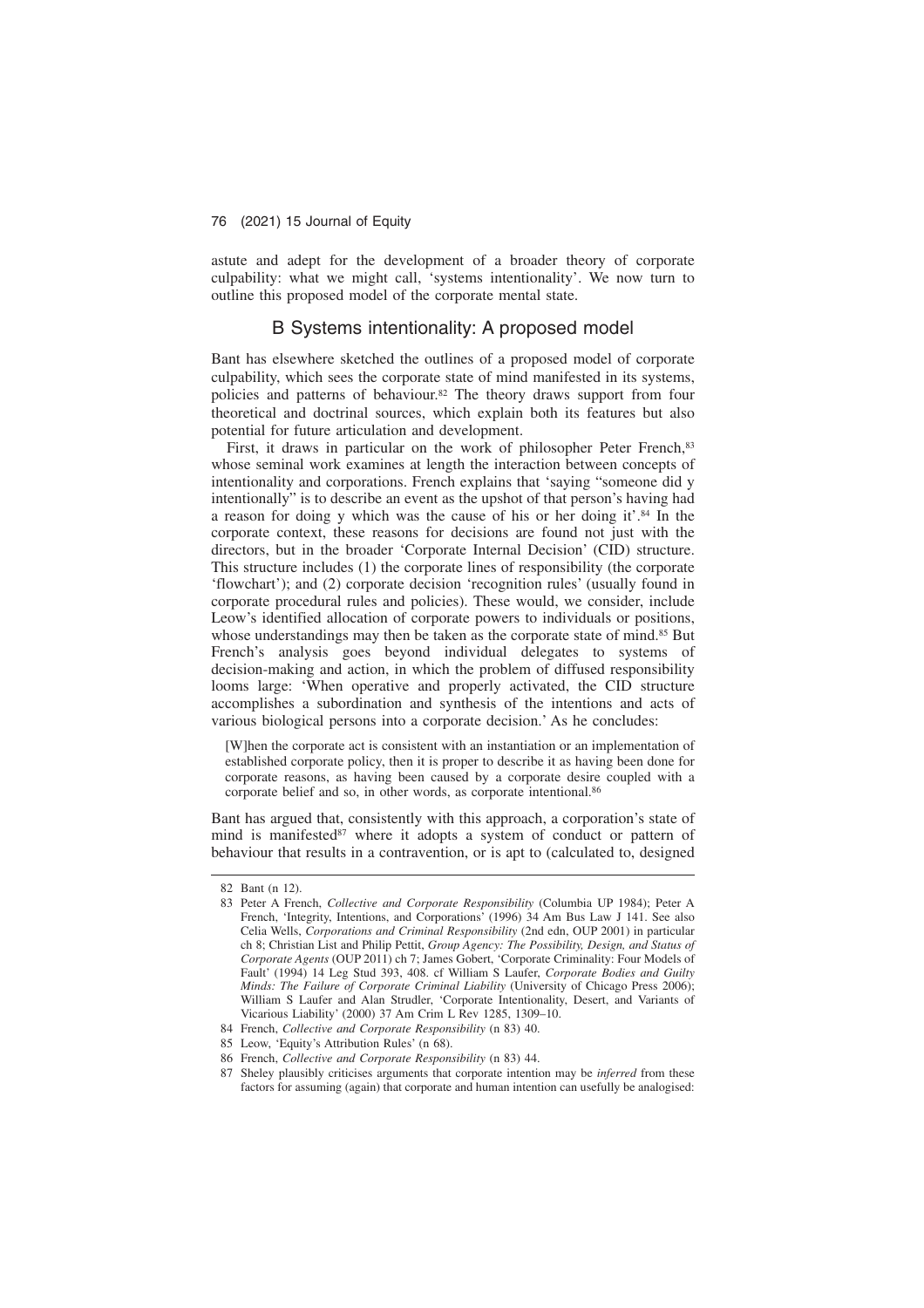to, of a nature to) contravene, the conduct element of some civil law prohibition. Here, we note that the purpose or design of a system is not dependent on foreseeability viewed from the perspective of human participants in the process, but rather involves an assessment of its inherent features. On this approach, we look to what a corporation routinely and systematically does, and what its systems are objectively apt to produce, to ascertain what it knows, intends or is reckless towards.<sup>88</sup>

A second influence in developing the proposed model of 'systems intentionality' is the pioneering work of scholars $89$  and reformers,  $90$  which led to the introduction of Australia's unique 'corporate culture' provisions. These articulate a ground-breaking conception of organisational fault for the purposes of attribution of intention, knowledge or recklessness with respect to corporate criminal liability. Part 2.5 of the Criminal Code relevantly provides:

#### **12.3 Fault elements other than negligence**

- (1) If intention, knowledge or recklessness is a fault element in relation to a physical element of an offence, that fault element must be attributed to a body corporate that expressly, tacitly or impliedly authorised or permitted the commission of the offence.
- (2) The means by which such an authorisation or permission may be established include:
	- (c) proving that a corporate culture existed within the body corporate that directed, encouraged, tolerated or led to non-compliance with the relevant provision; or
	- (d) proving that the body corporate failed to create and maintain a corporate culture that required compliance with the relevant provision.
- (6) In this section:

...

...

...

"*corporate culture*" means an attitude, policy, rule, course of conduct or practice existing within the body corporate generally or in the part of the body corporate in which the relevant activities takes place.

see Erin L Sheley, 'Tort Answers to the Problem of Corporate Criminal Mens Rea' (2019) 97 NC L Rev 773, 793.

<sup>88</sup> cf estoppel, where the question whether a statement is 'calculated' to induce reliance points to its objective aptitude or nature: see, eg, *Redgrave v Hurd* (1881) 20 Ch D 1 (CA) (Sir Jessel MR), explained in *Seton, Laing, & Co v Lafone* (1887) 19 QBD 68 (CA) 72–73 (Lord Esher MR). See also *Freeman v Cooke* (1848) 2 Ex 654, 154 ER 652, 656 (Parke B); *Craine v Colonial Mutual Fire Insurance Co Ltd* (1920) 28 CLR 305, 327 (the Court).

<sup>89</sup> In addition to French, key intellectual figures included Pamela H Bucy, 'Corporate Ethos: A Standard for Imposing Corporate Criminal Liability' (1991) 75 Minn Law Rev 1095; Brent Fisse, 'The Attribution of Criminal Liability to Corporations: A Statutory Model' (1991) 13 Syd LR 277; Brent Fisse, 'Recent Developments in Corporate Criminal Law and Corporate Liability to Monetary Penalties' (1990) 13 UNSWLJ 1; Brent Fisse and John Braithwaite, *Corporations, Crime and Accountability* (CUP 1993) 47–49.

<sup>90</sup> Criminal Law Officers Committee Attorney-General's Department (Cth), *Model Criminal Code: Chapter 2, General Principles of Criminal Responsibility: Final Report* (December 1992) chs 1–2, 21, 107 (CLAC Report). See also Olivia Dixon, 'Corporate Criminal Liability: The Influence of Corporate Culture' (2017) Sydney Law School Legal Studies Research Paper No 17/14, 7 <http://ssrn.com/abstract=2921698>.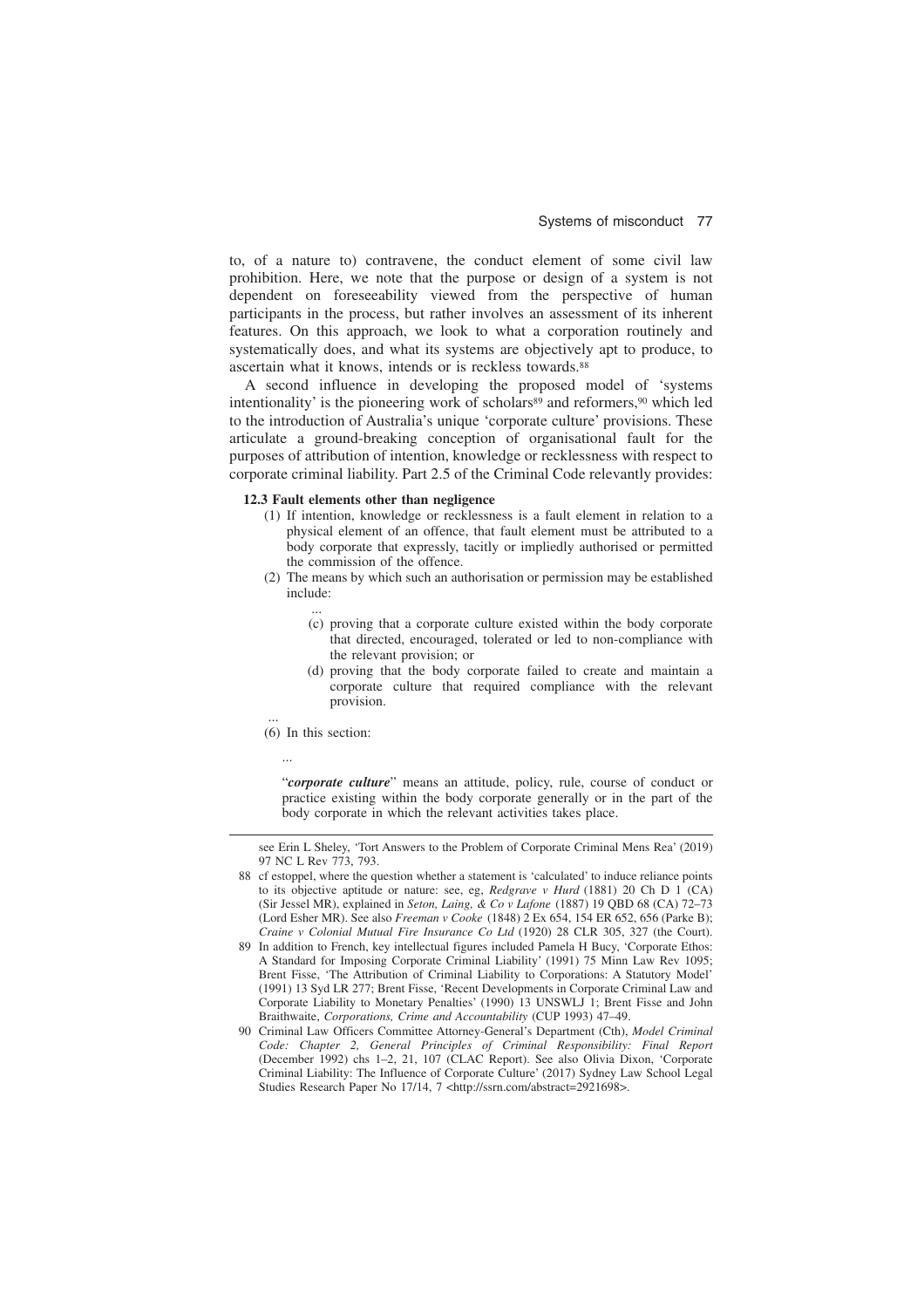The novel focus on corporate culture as a source of corporate culpability has had a significant impact on the regulation of corporations in Australia, within both criminal and civil spheres. It reflects a profound insight, namely that in many cases, the real problem is not what any one person did, knew or intended, but that the corporation's overall or localised systems, policies, practices and procedures were highly flawed and inherently likely to encourage or result in misconduct. It also recognises the problem of complex, dispersed and decentralised corporate structures discussed earlier.<sup>91</sup> Yet, this important reform has arguably failed to realise its potential for a range of practical, doctrinal and legislative reasons, and has been the subject of no authoritative consideration by courts.92 The proposed model of 'systems intentionality' aims to operationalise the concept of a deficient corporate culture, by providing a practical, workable method of proving required corporate mental states, which is consistent with the insights from the corporate culture reforms but are more readily translated to the specific doctrinal requirements of the law.93

A third source of insight is also a powerful source of comfort that the proposed model aligns with broader principle and, indeed, requires no legislative intervention for courts to recognise and implement. It comes from Mihailis E Diamantis' analysis of the 'extended' corporate mind and artificial intelligence (AI).94 Diamantis explains the ramifications of the intuitively powerful insight offered by 'the extended mind thesis' developed by cognitive scientists and philosophers, which is that humans commonly take advantage of external systems (eg, maps, recipes or notes) to facilitate recall and decision-making. The use of these mental extensions does not undermine the fact that the act remains that of the human. He applies this insight to the use of AI to explain how corporations may equally be responsible for acts carried out through AI systems. Taking this idea further, however, we can see that, by adopting and applying these external systems, a human can also reasonably be understood to 'know' how, and 'intend to' get to her destination, make the cake, or remember the recorded information. The use of the system manifests their intention and knowledge. Equally, a corporation must be said to know and intend the systems they generate, or adopt and apply. Indeed, for our purposes, the critical, further insight to be drawn from this analysis is that corporations necessarily employ systems to facilitate their coordination and management of disparate and rotating humans and other agents, over time. In some cases (as with automated and algorithmic processes) those humans are entirely replaced by self-executing systems. From the perspective of the 'extended mind' analysis, therefore, we may conclude that it is entirely

<sup>91</sup> CLAC Report (n 90) ch 1, 105.

<sup>92</sup> Detailed in Bant (n 12).

<sup>93</sup> See, eg, the criticisms of Skupski that the concept of corporate culture provides a mere 'smell test' and cannot be translated to the key and specific mental indicia of intention, knowledge and recklessness: George R Skupski, 'The Senior Management Mens Rea: Another Stab at a Workable Integration of Organizational Culpability into Corporate Criminal Liability' (2011) 62 Case W Rsrv L Rev 263, 304. See also Laufer (n 83) 59.

<sup>94</sup> Mihailis E Diamantis, 'The Extended Corporate Mind: When Corporations Use AI to Break the Law' (2020) 98 NC L Rev 893. For his approach to attribution more generally, see Mihailis E Diamantis, 'Corporate Criminal Minds' (2016) 91 Notre Dame L Rev 2049.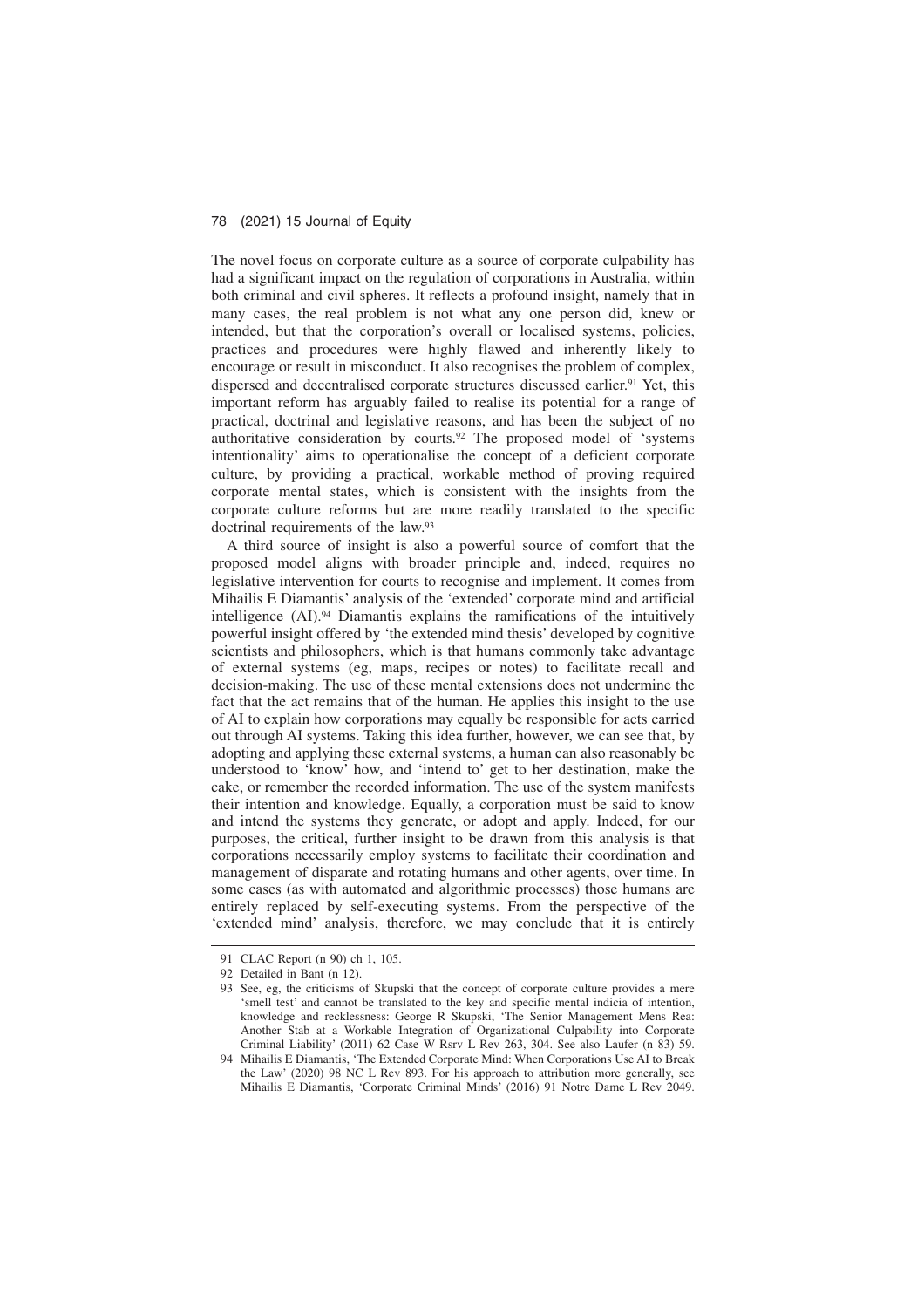unremarkable to find that corporations manifest their intentionality through the systems they adopt and implement. This suggests that, far from being a radical extension of corporate responsibility, the proposed model of systems intentionality simply makes explicit for corporations what also holds true for humans: when we draw on external systems to facilitate our decisions and recall, those systems become an extension of our mental state. Indeed, we may argue that, for corporations, the corporate systems, policies and processes as instantiated are not a mere extension of the corporate mind but where that corporate mind naturally and necessarily resides.

The final source of inspiration for development of the proposed model comes from courts addressing statutory unconscionability in the context of what might be termed exploitative business models and practices. As the following discussion explains, here we observe courts broadening their focus from the knowledge or intention of individuals, which may be attributed to corporate defendants through general or statutory attribution rules, to defendant intention manifested through the defendant's very systems of conduct and patterns of behaviour. This approach still recognises the importance of culpable states of mind, but conceptualises these in organisational terms.95 Importantly, while the statutory scheme gives clear form and additional guidance to this conceptualisation, as we have seen, its roots lie in courts' own analysis of statutory unconscionable conduct.96 This suggests that the proposed model of systems intentionality is far from incapable of judicial development. To the contrary, in its evolving jurisprudence concerning systems unconscionability, Equity shows a principled pathway forward, not only for statutory unconscionability, but for the effective regulation of corporate misconduct more broadly. It hence merits close examination, to which we now turn.

# **IV Systems unconscionability and the corporate state of mind**

### A Intentionality through business systems

As we have seen, there are undoubtedly cases of statutory unconscionable conduct involving corporate defendants in which relevant knowledge, intention, dishonesty or predatory state of mind may be evidenced on the facts, in such a way as to satisfy traditional, or statutory, attribution rules, even without express discussion or analysis by the courts. Customer's vulnerabilities may be obvious<sup>97</sup> and the dealing manifestly disadvantageous to persons in their situation.<sup>98</sup> These features might be consistent with implicit findings of the requisite culpable mental state on the part of relevant

<sup>95</sup> Importantly, the analysis applies equally as well to business systems employed by individuals, such as Mr Kobelt, as to corporations.

<sup>96</sup> *National Exchange* (n 9) [33] (Tamberlin, Finn and Conti JJ); *EDirect* (n 11) [72]–[73] (Reeves J).

<sup>97</sup> See, eg, *Scully* (n 34); *Australian Competition and Consumer Commission v Lux Distributors Pty Ltd* [2013] FCAFC 90, [2013] ATPR 42-447, the latter discussed below on this point.

<sup>98</sup> See, eg, *Cash Store* (n 46), discussed in Paterson (n 27) 203.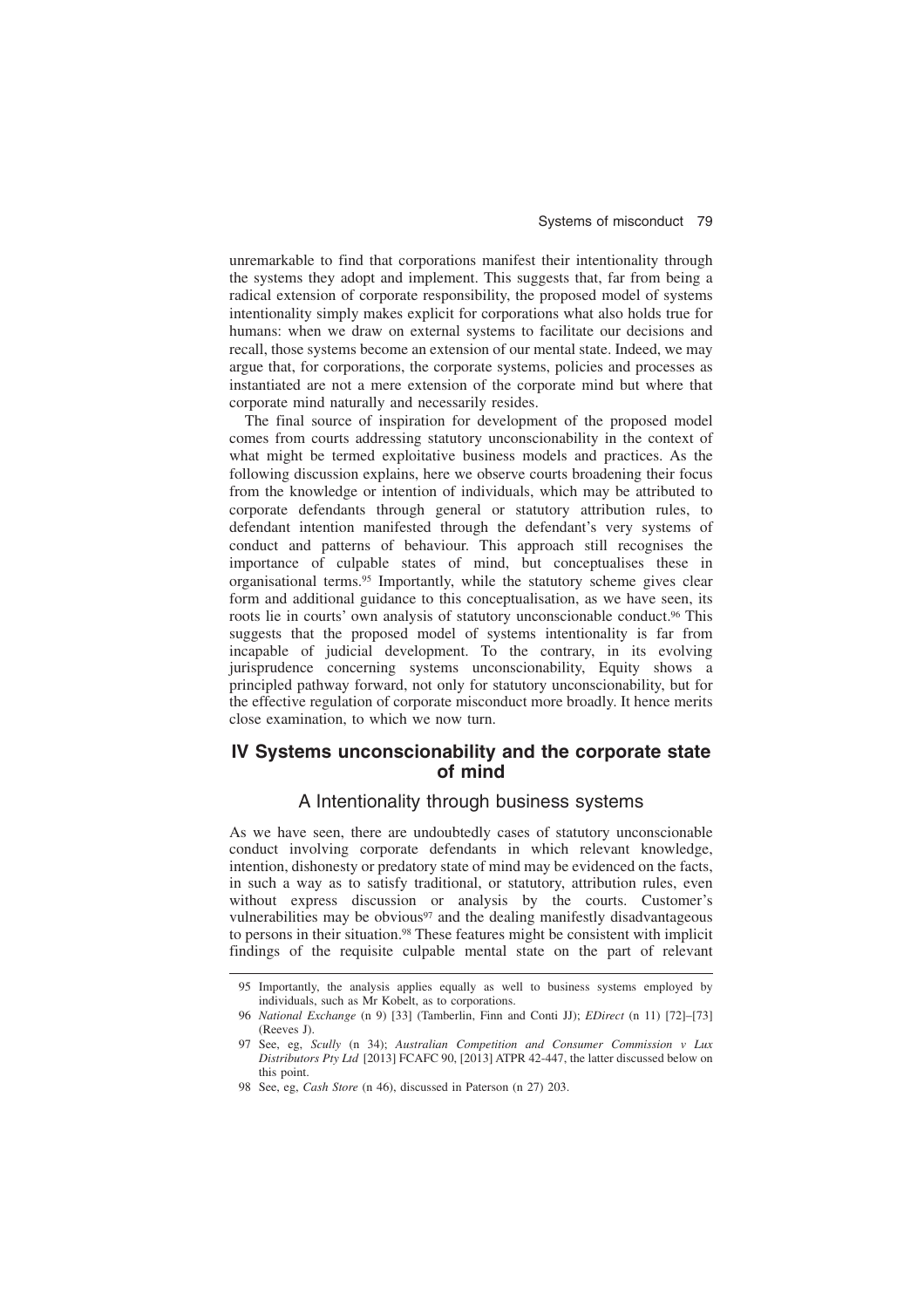individuals for the purposes of corporate attribution. However, this method, founded on traditional relational exploitation, fails to give full credit to the statutory jurisdiction under section 21(4)(b) of the ACL to relieve against unconscionable conduct founded on the defendant's very system of conduct or pattern of behaviour.

As the following discussion will show, this provision directs courts, instead, to consider the culpable qualities of the defendant's conduct manifested in its business model, practice or system. As explained earlier, there are two issues here. One involves an objective assessment of the business' conduct viewed against community norms of fair trading practices: a pleading of an unconscionable 'system of conduct or pattern of behaviour' necessarily directs courts' attention to assess this conduct element. However, the other element, which is the main focus of this section, concerns the state of mind of the defendant engaged in that conduct. And here we find courts developing the idea of systems intentionality: that the system itself may reveal the required culpable mental state, in the inherent design of the business system, structure or practice. For example, a business model may, by its very design, be aimed at a vulnerable group<sup>99</sup> and in this sense display the necessary element of intentionality (whether or not any individual within the defendant corporation is aware of any customer suffering from special disadvantage); or the product design or associated marketing strategy itself may be intrinsically and necessarily misleading,<sup>100</sup> harmful or risky;<sup>101</sup> or sales may be pursued through some ruse or deception inherent in the business' practices.<sup>102</sup>

Such a systems approach to the requisite mental element of statutory unconscionability may be particularly potent when dealing with larger corporate defendants. It disengages the enquiry from a search for natural repositories of the requisite blameworthiness to an enquiry into organisational culpability. Nor is this shift without precedent. The New South Wales Court of Appeal, for example, recognised the distinctively organisational focus required in cases of corporate unconscionability in *PT Ltd v Spuds Surf Chatswood Pty Ltd*, <sup>103</sup> a case involving unconscionable conduct under the Retail Leases Act 1994 (NSW):

[A] corporation can engage in what a reasonable observer might properly regard as unethical behaviour even though no individual officer or employee acts with conscious impropriety ... The ethical quality of a corporation's behaviour must be assessed by reference to the actions of the corporation itself.104

<sup>99</sup> See, eg, *National Exchange* (n 9), discussed in the next section.

<sup>100</sup> See, eg, *Australian Competition and Consumer Commission v GlaxoSmithKline Consumer Healthcare Australia Pty Ltd* [2019] FCA 676, (2019) 371 ALR 396; *Australian Competition and Consumer Commission v Reckitt Benckiser (Australia) Pty Ltd (No 7)* [2016] FCA 424, (2016) 343 ALR 327, subject only to a different penalty result on appeal in *Australian Competition and Consumer Commission v Reckitt Benckiser (Australia) Pty* Ltd [2016] FCAFC 181, (2016) 340 ALR 25.

<sup>101</sup> See, eg, *Scully* (n 34); *Cash Store* (n 46).

<sup>102</sup> See, eg, *Lux* (n 97), discussed in the next section.

<sup>103 [2013]</sup> NSWCA 446.

<sup>104</sup> ibid [110] (Sackville AJA, McColl and Leeming JJA agreeing).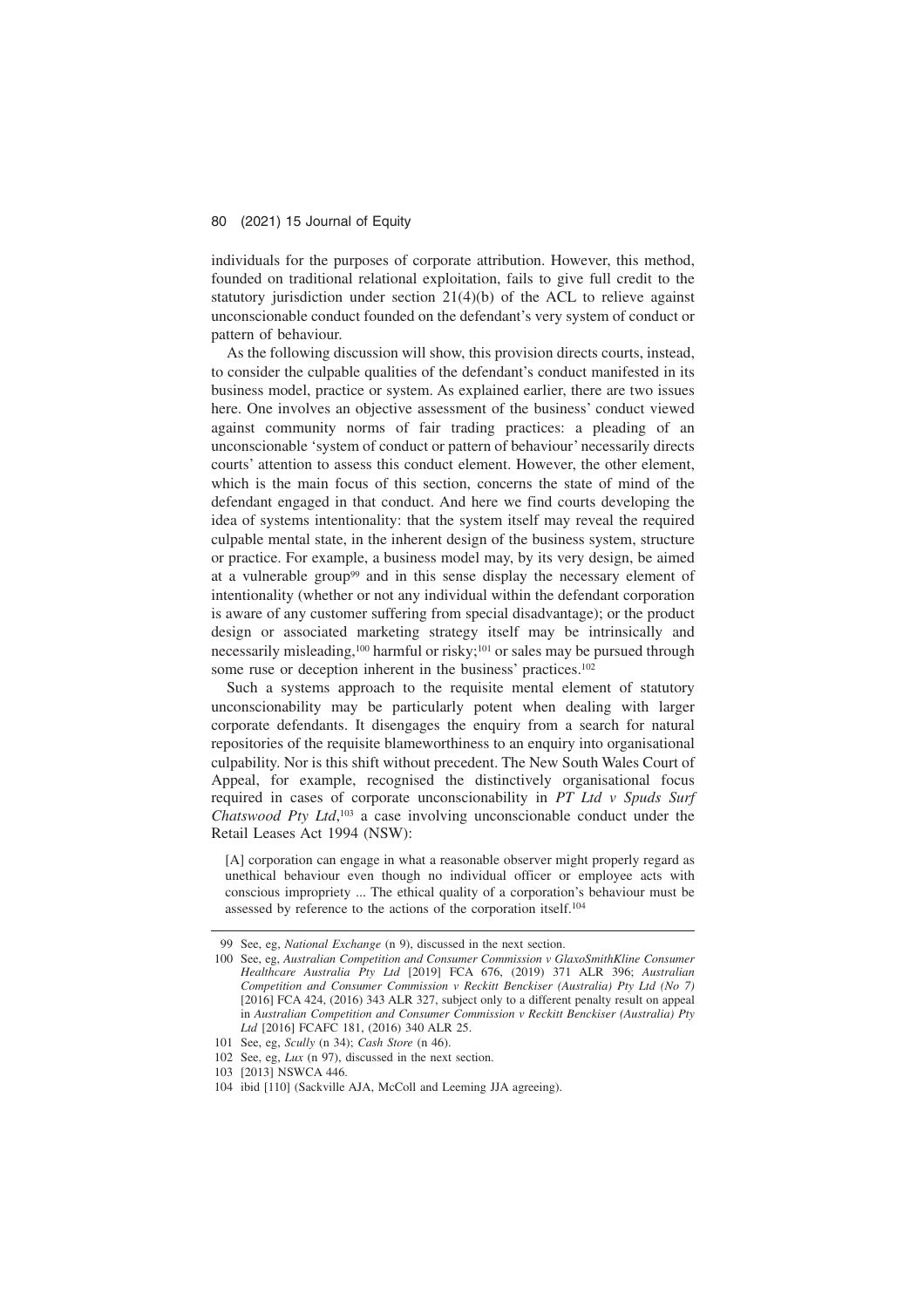# B Formative authorities

In this context, the key starting point in our story of innovative judicial, then legislative, reform is *National Exchange*, commonly identified as the source of the systems unconscionability provisions. National Exchange had sent unsolicited off-market offers to members of a demutualised company, Aevum Ltd, to buy shares at a price that constituted a substantial undervalue of their true worth. Notwithstanding the fact that a correct range of values for the shares was disclosed, albeit on the second page of the offer document, 257 shareholders accepted the offer. Although the defendant's conduct did not, in the end, fall foul of section 12CC of the ASIC Act,<sup>105</sup> a unanimous Full Court of the Federal Court found the conduct to be unconscionable.

An issue before the Court was that the offer did not specifically target identified consumers who suffered from known, special disadvantage. For this reason, the judge at first instance had concluded that the conduct was not unconscionable. Rather, the offer reflected a business strategy of approaching members as a whole, on the basis that the class would likely contain inexperienced and vulnerable persons, many of whom (given the nature of the demutualised company) would be elderly, and who had not purchased their Aevum shares, so could be anticipated to be lacking in commercial share trading experience. On appeal, Tamberlin, Finn and Conti JJ emphasised the distinction between the statutory and equitable conceptions of unconscionability and explained:

'Unconscionable conduct', on its ordinary and natural interpretation, means doing what should not be done in good conscience. In a case where the discrepancy in price and value is great, as in the present case, and the conduct is systematically and directly focused on vulnerable but unnamed members, some of whom who can be expected to accept the offers, such conduct can reasonably be described as being against good conscience. The targeted offerees in this case could reasonably be expected to include persons who are unacquainted with share values, inexperienced in trading their interests, lacking in commercial experience and some of whom act inadvertently and are elderly ...

...

National Exchange set out to systematically implement a strategy to take advantage of the fact that amongst the official members there would be a group of inexperienced persons who would act irrationally from a purely commercial viewpoint and would accept the offer. They were perceived to be vulnerable targets and ripe for exploitation, as they would be likely to act inadvertently and sell their shares without obtaining proper advice, and they were a predictable class of members from whom Tweed [the 'controller' of National Exchange] could procure a substantial financial advantage by reason of their commercially irrational conduct. This is not a case of shrewd commercial negotiation between businesses within acceptable boundaries. The conduct can properly be described as predatory and against good conscience. This is not a case of obtaining a low price by shrewd negotiation. It is predatory conduct designed to take advantage of inexperienced offerees. The primary emphasis is on the conduct of the offeror towards the offeree

<sup>105</sup> This was because the members' sales of shares were not themselves 'for the purpose of trade or commerce', as required by s 12CC(8).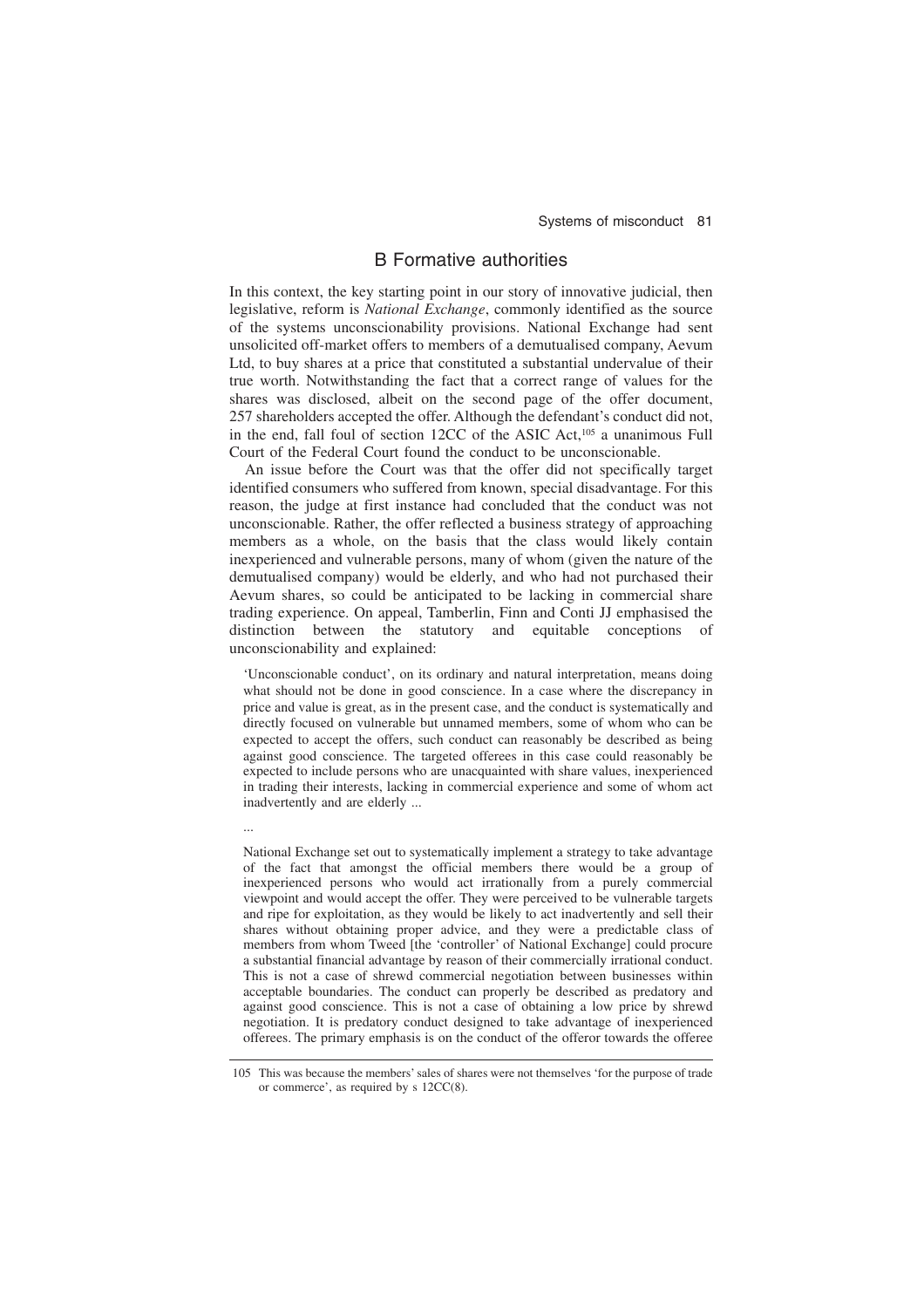### in deciding whether conduct is unconscionable ...106

Two key points may be taken from this discussion, relevant to the current analysis. First, it made clear that it was unnecessary to identify specific plaintiffs suffering from a known, special disadvantage in order to identify statutory unconscionable conduct. This was later confirmed by the statutory amendments, as we have noted. Secondly, the required character of unconscionability could be found in the defendant's very business model. Here, the court's reasoning discloses close consideration of the objective quality of the conduct, but also suggests a sense of corporate purpose and design expressed through the particular, adopted system. We might take this case as an important example of where a system was found to have an objective 'purpose' of exploiting anticipated disadvantage: that is, a case where the very design of the system was predatory and systems intentional, and where knowledge of the presence of disadvantage (albeit not in individual cases) was implicit in the business model. The offer itself was so palpably uncommercial it was inferred no one who knew what they were doing would accept it. From this the court was prepared to find that National Exchange was engaged in a systematic course of behaviour that was unconscionable.

Following this case, and consequential statutory amendment, courts have taken the opportunity to examine the circumstances in which 'unconscionable conduct can involve systematic conduct directed to a group of unnamed persons with common characteristics'.107 This attention has yielded a number of important insights. Our focus for current purposes is what we consider to be a gradual exploration by courts of the conceptual links between corporate systems, intentionality, and statutory unconscionability. The following discussion also acknowledges the need to distinguish between 'the concepts of "system of conduct" and "pattern of behaviour", and on the other hand the mode of proof of such concepts'.108 Full exploration of the latter question must remain for another day.109

In one of the earliest cases to consider the systems unconscionability provision, *Australian Competition and Consumer Commission v EDirect Pty* Ltd,<sup>110</sup> the alleged system involved 'a high pressure sales system that was directed to an unnamed group or class of persons that could be expected to include members who were vulnerable or susceptible to EDirect's sales process'.111 Reeves J explained the nature of the 'system of conduct' that must be established:

By its ordinary meaning, a system is "an assemblage or combination of things or

<sup>106</sup> *National Exchange* (n 9) [33], [43].

<sup>107</sup> *EDirect* (n 11) [70] (Reeves J).

<sup>108</sup> *Australian Securities and Investments Commission v AGM Markets Pty Ltd (in liq) (No 3)* [2020] FCA 208, (2020) 275 FCR 57 [385] (Beach J). Some cases are more focused on the latter issue: see, eg, *Australian Competition and Consumer Commission v Australian Institute of Professional Education Pty Ltd (in liq) (No 3)* [2019] FCA 1982 [58]–[59], [62],  $[163]$  (Bromwich J).

<sup>109</sup> For an initial examination, see JM Paterson and E Bant, 'Should Australia Introduce a Prohibition on Unfair Trading? Responding to Exploitative Business Systems in Person and Online' (2021) 44 J Consum Policy 1.

<sup>110</sup> *EDirect* (n 11).

<sup>111</sup> ibid [88] (Reeves J).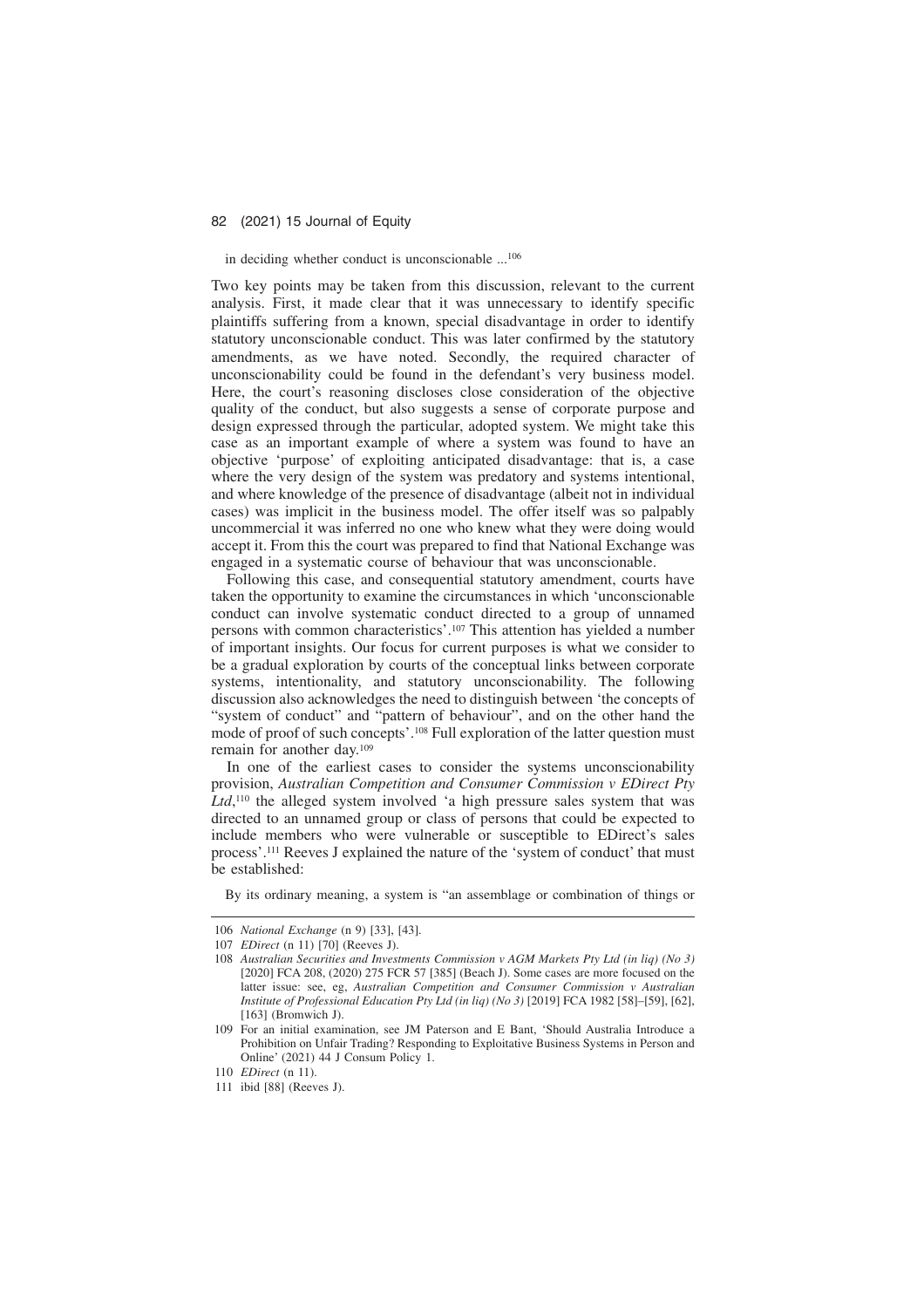#### Systems of misconduct 83

parts forming a complex or unitary whole; ... a co-ordinated body of methods, or a complex scheme or plan of procedure": *Macquarie Dictionary*. To similar effect, Dixon CJ said of the word "scheme" that it "connotes a plan or purpose which is coherent and has some unity of conception": see *Australian Consolidated Press Limited v Australian Newsprint Mills Holdings Limited* (1960) 105 CLR 473 at 479. Thus, at this first step, the ACCC has to prove that the critical features of EDirect's sales process described in paras 15 and 16 of its statement of claim occurred in a combination such as to constitute a scheme or system. It will not be sufficient for it to prove that each of those features is present in a number of EDirect's telemarketing calls. Rather, it has to show that the critical features are present in combination in a sufficient number of those calls that it was more likely than not that EDirect had designed and operated that combination as a "high pressure sales" system.<sup>112</sup>

We can immediately note the close connection between the concept of a 'system' and the concepts of the corporate 'plan', 'purpose' and 'design'. Although the system of high-pressure sales tactics was not established on the facts, Reeves J found that evidence of the telemarketing scripts was relevant to establishing that there was a telemarketing system for EDirect. This was done without apparent need for identification of approval by the Board of EDirect: the fact that the scripts were issued to sales persons was enough.113 Here, we may understand that this was an 'instantiated' system that manifested the corporate purpose or design, albeit not one of the requisite character to attract the court's opprobrium as unconscionable.

In *Australian Competition and Consumer Commission v Lux Distributors* Pty Ltd,<sup>114</sup> the Australian Competition and Consumer Commission (ACCC) brought an action alleging statutory unconscionability against the defendant. Its case centred on a number of discrete door-to-door sales of vacuum cleaners to elderly women by Lux representatives, in the customer's home. The salespeople attended the customers' homes by prior appointment, to carry out a 'free service' of the customer's existing Lux machine. The ACCC's case was that this stratagem was a deceptive ruse, to enable the sales representatives to gain access to the customers' home and then persuade them, through a subtle process of demonstration and discussion, to purchase a new machine. At first instance, the trial judge rejected the regulator's arguments that the defendant's conduct was unconscionable, emphasising that the representatives' *individual behaviour* must be found to be unconscionable. Jessup J observed that some elements of the alleged unconscionable conduct

relate to institutional aspects of the respondent's modus operandi, while others relate to the individual interactions between the respondent's representatives and the householders to whom they sold vacuum cleaners. While both levels are important in understanding the applicant's case, it should be made clear at the outset that the allegations of unconscionable conduct made by the applicant ultimately come down to *the conduct of the respondent's representatives in their dealings with the householders*. 115

In rejecting the ACCC's complaint, the judge emphasised the staff responsible

<sup>112</sup> ibid [91].

<sup>113</sup> ibid [93].

<sup>114 [2013]</sup> FCA 47, (2013) 133 ALD 134.

<sup>115</sup> ibid [13] (emphasis added).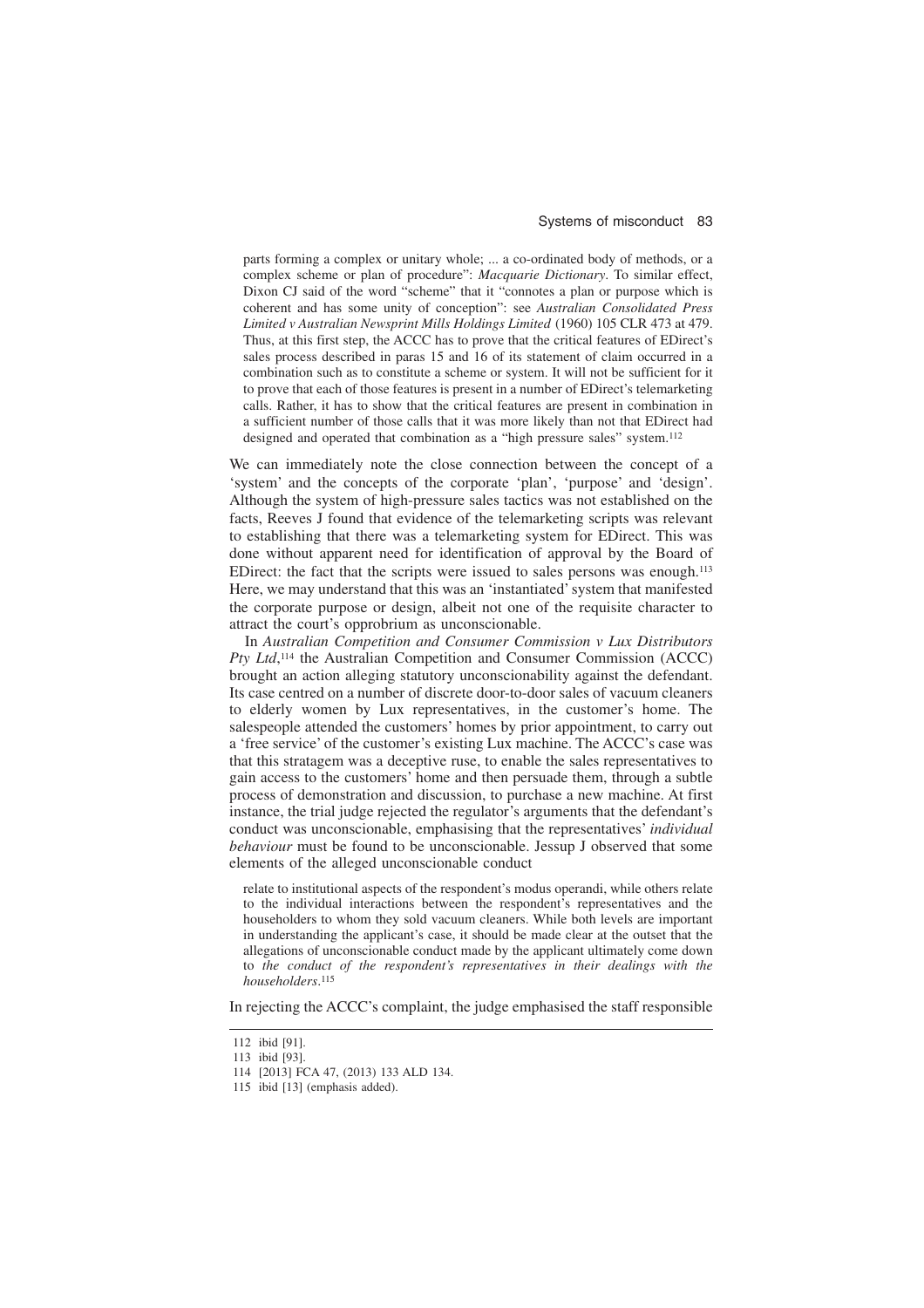for arranging the initial appointments had no personal knowledge of the customers' characteristics.116 Nor was the fact that the customers were elderly women of itself a form of 'special disadvantage' for the purposes of the doctrine of unconscionability.117 The women involved were all independent and capable. The judge also rejected the characterisation of the maintenance check as a 'ruse', emphasising that the individual salespersons subjectively intended to perform a maintenance check of each customer's cleaner, even though they might also be 'incentivised' to make a sale.118 We can observe that this form of reasoning closely aligned the statutory doctrine with its equitable counterpart.

On appeal, however, the Court found that each of the appealed cases involved unconscionable conduct.119 From the perspective of systems intentionality, the Court of Appeal's analysis is strikingly different: it expressly laid emphasis on the 'institutional' aspects of the misconduct.120 The business system was unlawful and the law it breached was in place for the very purpose of protecting consumers from being exploited due to a recognised position of situational vulnerability.121 This was not just an *ad hoc* breach, but a business model founded on the prohibited conduct.

Here, we can observe a striking shift from the need to identify personal disadvantage on the part of individual victims, to acceptance that the defendant's business model could itself generate disadvantage and be relevantly exploitative. By contrast with the individuated approach of the trial judge, none of the highlighted factors require subjective bad faith, or predatory intention on the part of the salesperson — an important factor given the expressive power of the law. The target of denunciation here is not (necessarily) the individual, but the business model that the individual happens to be carrying out, on the particular occasion.<sup>122</sup> Consistently, the Court emphasised the predatory features of the sales process: these included the 'deceptive ruse' (carried out by other Lux employees, as part of the overall sales strategy) that tricked the women into allowing the sales person into their home; the failure of those sales representatives to comply with statutory requirements designed to protect consumers in door-to-door transacting; and the bargaining advantage obtained through gaining entry into the home. While the individual sales representatives might well appreciate the nature of the sales practices in which they participated, unlike for the trial judge, this was not a critical factor in the Court's reasoning. And to the extent that intentionality or knowledge of disadvantage was required, this was a matter of corporate, not individual, culpability and was manifested in the system itself.

<sup>116</sup> ibid [12].

<sup>117</sup> ibid [14].

<sup>118</sup> ibid [16].

<sup>119</sup> *Lux* (n 97).

<sup>120</sup> ibid [25].

<sup>121</sup> ibid [10].

<sup>122</sup> A similar approach is found in *Professional Education* (n 108) [581]–[584], in separating the character of Ms Benton from the system she helped to deliver.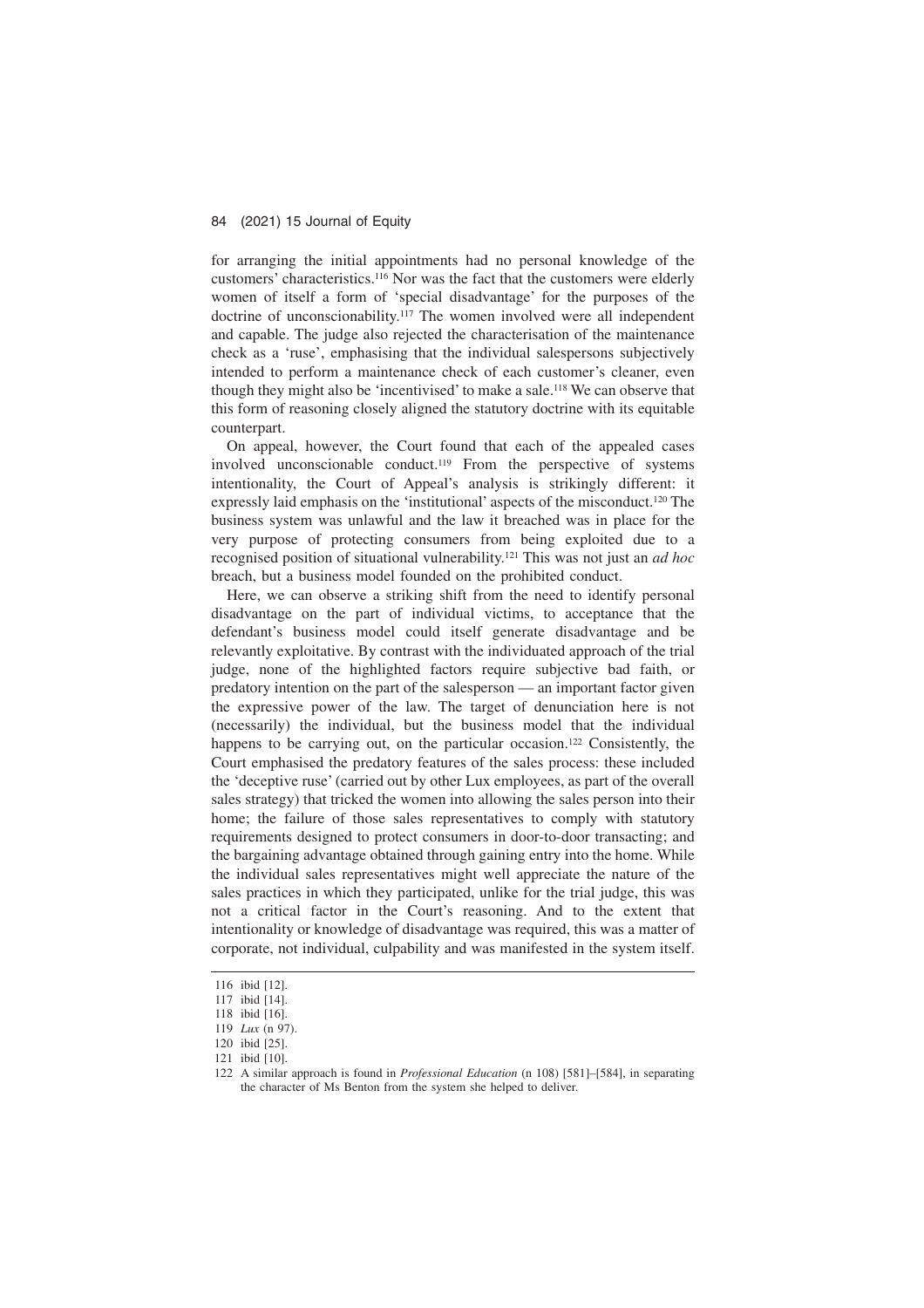# C The VET scheme cases: Laying bare the corporate mind

The meaning of the systems unconscionability provisions, and their relationship to ideas of intentionality, has been further closely analysed and developed in a series of cases involving alleged vocational education and training scams, which sought improperly to profit from the Commonwealth Government's VET-FEE-HELP scheme. Given the rich seam of authorities generated by this scheme, and mined in this article, it merits very brief explanation. Unfortunately, the scheme was inherently ripe for creating further disadvantage on the part of already vulnerable consumers, and for creating opportunities for exploitation by unscrupulous VET providers.123 This is because it provided that a registered student would incur a VET-FEE-HELP debt to the Commonwealth of 120% of the fee, even if he or she did not complete any part of the unit in which he or she had enrolled and he or she was incapable of completion. Even worse, the relevant VET provider was paid by the Commonwealth for the unit once the relevant census date passed, whether or not it was completed or provided, with no quality assurance measures whatsoever. Additionally, beyond a limited requirement to disclose the basic features of the government scheme, there were no restrictions around the method of attracting student enrolments, such as prohibitions on commission-based recruitment. Given the scheme was explicitly targeted at encouraging consumers from underrepresented and underprivileged backgrounds to enrol into VET programs, the stage was set for an explosion of predatory sales and marketing practices.

Out of this highly regrettable state of affairs has come an important line of authority addressing the distinction between unconscionable systems and patterns, the relationship between the two and, we consider, their bearing on corporate states of mind. In the foundational case of *Unique*, <sup>124</sup> the ACCC's claim of systems unconscionability failed largely because it had failed to adjust its theory of the case from one concerned with (allegedly repeated) individual cases of exploitation of special disadvantage, to one concerned with an unconscionable 'system of conduct or pattern of behaviour'.125 The important guidance provided by the Full Federal Court concerning the distinctive evidential strategy required in this context is examined elsewhere.126 As explained earlier, the appropriate mode of proof of these concepts is a separate enquiry from the current discussion. For present purposes, the significance of the case lies in the Court's authoritative clarification that a '"system" connotes an internal method of working, a "pattern" connotes the external observation of events'.<sup>127</sup> Building on this insight, in *Australian Securities and Investments Commission v AGM Markets*

<sup>123</sup> See, in particular, the acerbic evaluation of Gleeson J in *Cornerstone* (n 11) [7]. See also ibid [72]–[93] (Bromwich J).

<sup>124</sup> *Unique* (n 35).

<sup>125</sup> ibid [2], [110], [218] (Allsop CJ, Middleton and Mortimer JJ).

<sup>126</sup> Paterson and Bant (n 109).

<sup>127</sup> *Unique* (n 35) [104] (Allsop CJ, Middleton and Mortimer JJ), cited with approval in *Professional Education* (n 108) [151].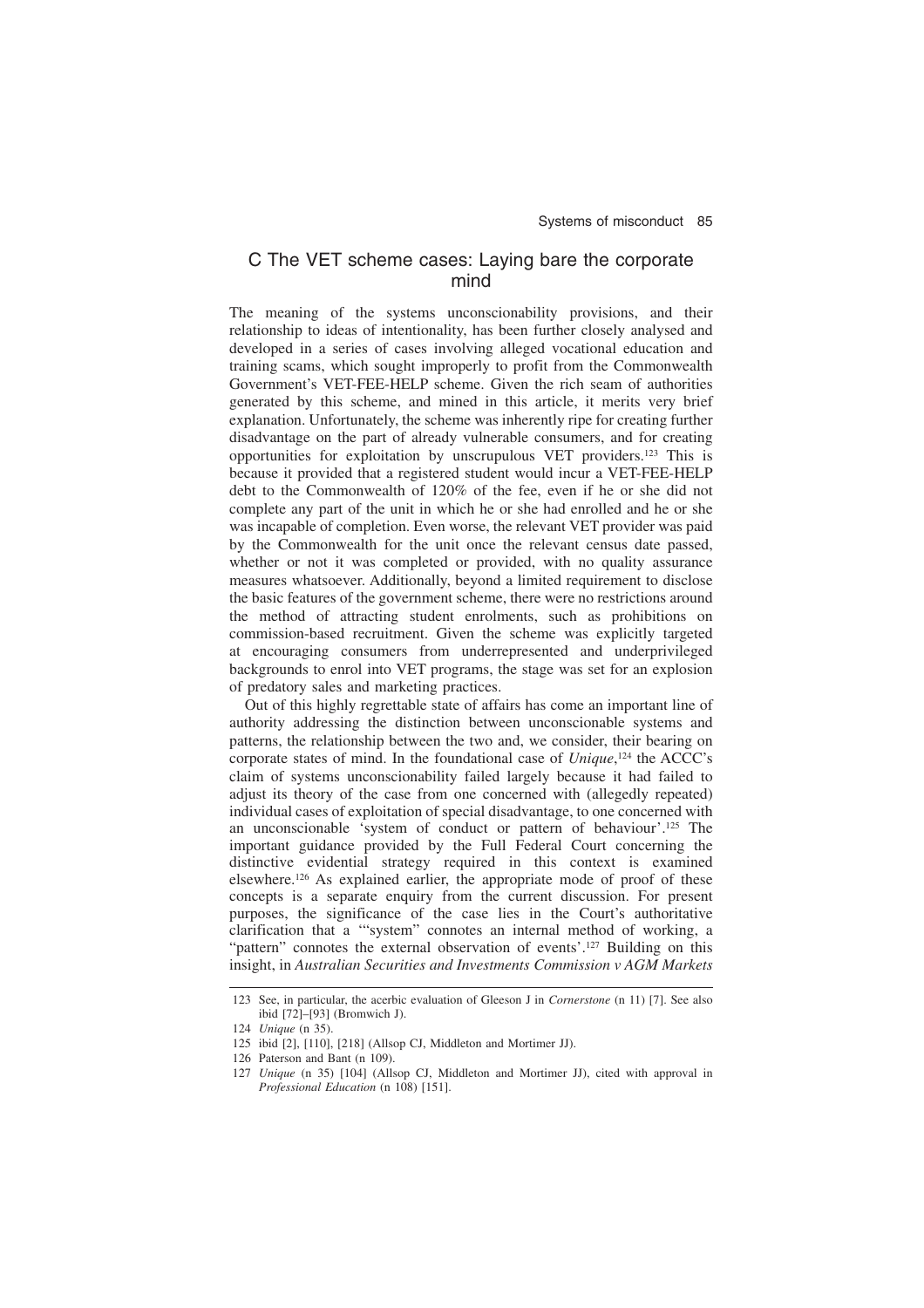*Pty Ltd (in liq) (No 3)*<sup>128</sup> (itself a case involving financial, rather than education, services) Beach J further explained that a '"system" connotes something *designed or intended in its structure*; contrastingly, a pattern may be manifested without any *design or intentional input*'.129 A system relates to the 'internal structure, for example, internal working, of whatever it is that has produced or reflects the conduct'.130 Its essence is 'organisation and connection' of elements within a complex whole.131 A pattern, by contrast, looks to 'the external manifestation of behaviour and whether it can be characterised as a pattern'.132 And a pattern is, at base, 'a regular and intelligible form or sequence discernible in certain actions or situations': 'there has to be both repetition and external discernibility'.133

Beach J's expression of the relationship between systems and intention closely correlates with the proposed model of systems intentionality. On this analysis, a corporation's internal structures, methods and processes articulate systems that are inherently purposeful in their nature.<sup>134</sup> By contrast, patterns signify externally observable repeated behaviours from which systems (and hence systems intentionality) may be inferred. The two are closely related, albeit distinct. As Beach J observed: 'a "system of conduct" could produce a "pattern of behaviour". Relatedly, evidence of a "pattern of behaviour" could enable you to infer a "system of conduct" in some cases'.135

Beach J's exegesis is particularly striking given his earlier, careful examination, in the same case, of the role of intention, knowledge and state of mind in relation to statutory unconscionability:

[S]tatutory unconscionability does not require only focusing on the *alleged wrongdoer's or its officers'* or employees' state of mind, whether actual intention or knowledge or what it ought to have known. It is a broader *objective evaluation of behaviour* including the causes and reasons for such behaviour and its effect or likely effect. But the subjective state of mind of the alleged contravener whether actual or constructive is relevant to the broader sense. Although I am concerned with a normative notion of conscience, the boundaries and content of which are informed by the explicit and implicit values previously identified, state of mind is relevant.<sup>136</sup>

This passage serves to demarcate and explain the relationship between the objective, normative standard of unconscionability and the defendant's state of mind.137 As explained earlier, both are required: the one must be assessed in light of the other. But Beach J's analysis is also consistent with the view that the corporation's state of mind may be established independently of a derivative model, which we have seen is limited to attributed knowledge or understanding of its relevant natural officers or employees.

In the earlier case of *Australian Competition and Consumer Commission v*

<sup>128</sup> *AGM Markets* (n 108).

<sup>129</sup> ibid [389] (emphasis added).

<sup>130</sup> ibid.

<sup>131</sup> ibid [391].

<sup>132</sup> ibid [386].

<sup>133</sup> ibid. 134 See ibid [391].

<sup>135</sup> ibid [390].

<sup>136</sup> ibid [373] (emphasis added).

<sup>137</sup> Discussed in Part II above.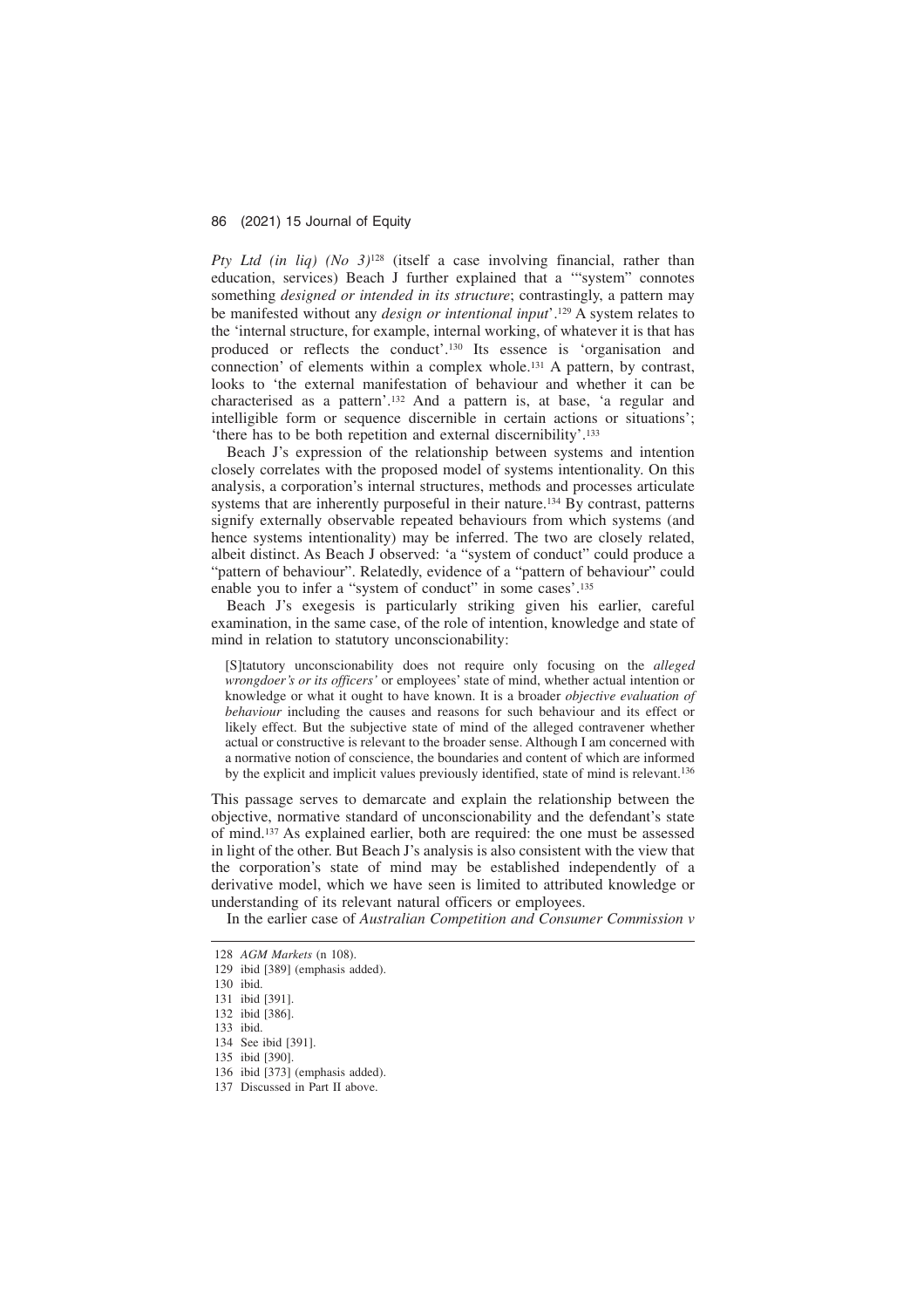*Get Qualified Australia Pty Ltd (in liq) (No 2)*, <sup>138</sup> Beach J had examined another example of system unconscionability, which incorporated unfair sales tactics (such as applying pressure and a false sense of urgency) and misleading conduct, this time on the part of a business operating as an intermediary between consumers and registered training providers. As Gleeson J later observed in *Australian Competition and Consumer Commission v Cornerstone Investment Aust Pty Ltd (in liq) (No 4)*, <sup>139</sup> Beach J's conclusion of unconscionability was based on Get Qualified Australia's (GQA) 'training, directions, instructions and incentives', with very little attention paid to the case of individual incidents.140 This systemic misconduct was well-known to and encouraged by GQA's senior management,<sup>141</sup> hence satisfying traditional attribution requirements. Yet Beach J's discussion also suggests that the relevant intentionality was manifested in the very systems themselves: thus a 'deliberate' systemic failure to disclose relevant information to consumers until after payment was found in the scripts issued to third party agents acting for GQA.142 While human attribution was therefore satisfied, arguably a more direct form of corporate intentionality was also inherent in the adopted system itself.

A similar analysis was adopted in *Australian Competition and Consumer Commission v Acquire Learning & Careers Pty Ltd*. <sup>143</sup> Acquire admitted conduct in contravention of section 21 of the ACL in relation to telemarketing calls it made to eight unemployed job seekers, and also that the contravening conduct was not that of rogue employees but rather was a core part of its business model.144 Acquire accepted that its sales system 'courted the risk' of contravening the ACL.145 In setting the penalty for this misconduct, Murphy J considered that 'Acquire's business model was based on maximising the number of enrolments it was able to achieve for its Clients and thereby maximise the fees payable to it. Acquire's conduct in that regard was deliberate and overt'.146 Evidence of the system, and the deliberateness of Acquire's misconduct, was found in the misleading and aggressively persuasive scripts issued to its employees and in its systems of incentives.147 Acquire admitted that its senior management team was 'involved' in devising the sales system, but this seems to have been treated by Murphy J as an additional, exacerbating factor, on top of the defendant's deliberate, unconscionable conduct manifested in those systems.148

These decisions are consistent with, and illuminating for, the proposed theory of systems intentionality. As they suggest, in all cases, the requisite corporate state of mind might (or might not) also be found through traditional

<sup>138 [2017]</sup> FCA 709.

<sup>139</sup> *Cornerstone* (n 11).

<sup>140</sup> ibid [738].

<sup>141</sup> *Get Qualified* (n 138) [179], [190].

<sup>142</sup> ibid [161].

<sup>143 [2017]</sup> FCA 602.

<sup>144</sup> ibid [3] (Murphy J).

<sup>145</sup> ibid.

<sup>146</sup> ibid [81].

<sup>147</sup> ibid [82]–[85].

<sup>148</sup> ibid [85].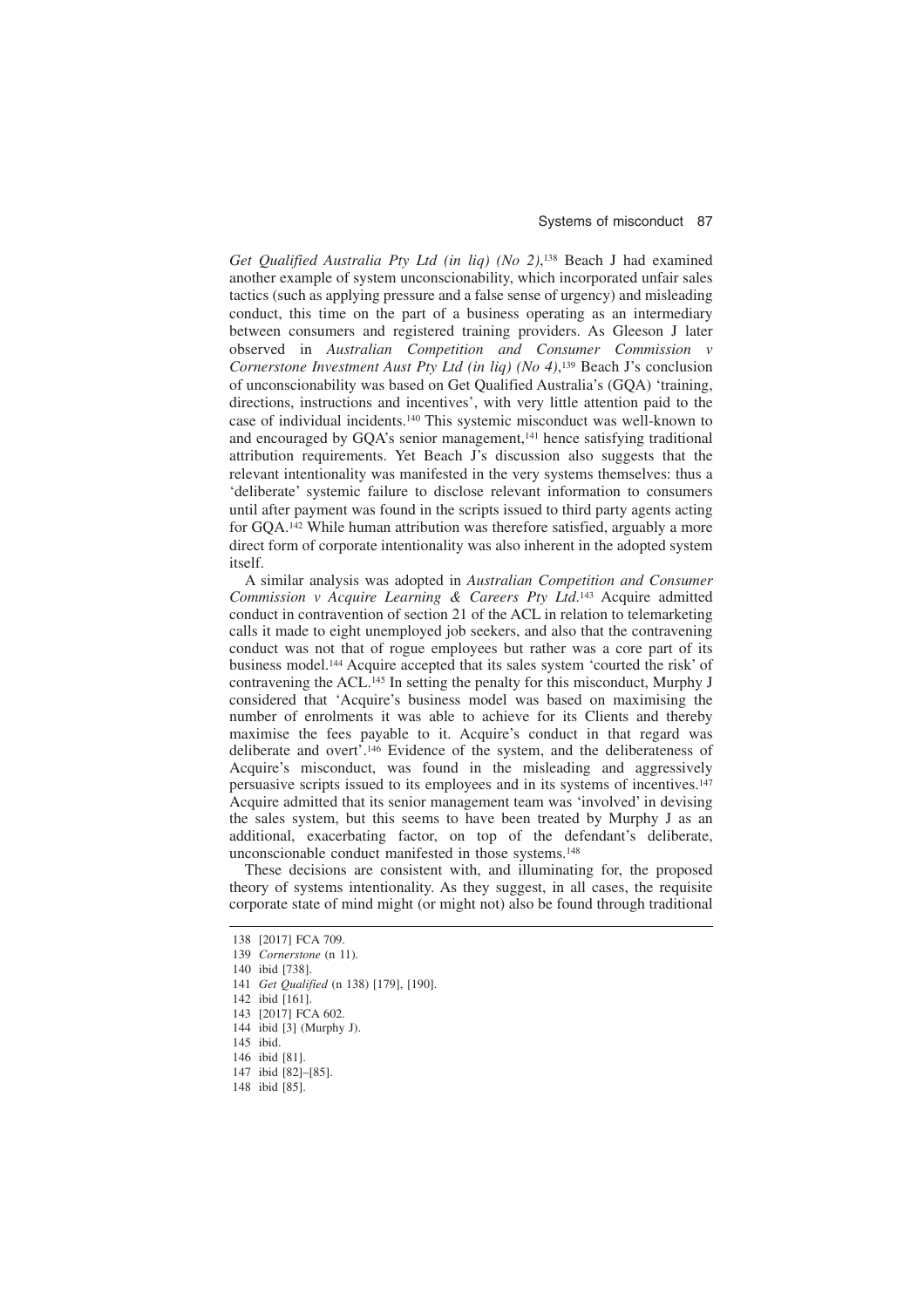or statutory attribution methods, derived through relevant natural executives or employees acting for the corporation. However, these methods arguably sit alongside and complement a more strictly organisational analysis, which focuses on the instantiated systems, policies, processes and patterns of the corporation, which in turn manifest (or, in the case of patterns, evidence) its institutional state of mind.

In *Cornerstone*, Gleeson J addressed a VET provider's business model, the purpose of which was to profit(eer) from the Commonwealth's VET FEE-HELP scheme, by signing up consumers through incentives such as 'free' laptops and cash payments,149 in order to maximise the financial benefit obtainable under the government scheme. The respondent, then trading as Empower Institute, engaged third party recruiters to sign up the students. Unlike *Get Qualified* and *Acquire*, Empower disclaimed (and the ACCC did not establish, beyond the case of cash and laptop incentives) knowledge of the recruiters' (and their employees') specific methods employed to obtain those enrolments. In that context, Gleeson J reflected at length on the various requirements for corporate knowledge of the recruiters' activities. As her Honour explained, the ACCC did not allege that any particular officer of Empower was aware of any specific instance of misconduct on the part of any particular recruiter, which must generally be found to establish corporate knowledge.150 However, her Honour found that Empower was itself responsible for systems unconscionability. The laptop and cash incentives required financial outlay by Empower, which meant there was 'no reason to doubt' that Empower was aware of these stratagems, employed by recruiters, to attract enrolments.151 Additional features of the defendant's business model that informed the assessment were that it employed recruiters 'who were practically untrained, who received no ACL training and were remunerated on a commission basis for securing enrolments'152 and involved 'unsolicited conduct agreements', again without any process for ensuring compliance with ACL requirements.153

Gleeson J considered that this system reflected a 'callous indifference'154 to the consumer protection considerations, rather than a 'deliberate design' to take advantage of vulnerable consumers. In reaching this conclusion, Gleeson J distinguished the instant system from that involved in *Get Qualified*. <sup>155</sup> Importantly, however, it seems clear from Gleeson J's analysis in *Cornerstone* that callous indifference (likely a form of recklessness), deliberate misconduct, and specific, exploitative intention (perhaps more akin to a specifically predatory intention) could be manifested through the corporate system, rather than found derivatively through individual officers' mental states. In both cases, from this perspective, the conduct itself was clearly deliberate, even if not (on Gleeson J's analysis) the quality of that

<sup>149</sup> *Cornerstone* (n 11) [68]–[69].

<sup>150</sup> ibid [221]–[222].

<sup>151</sup> ibid [225]–[226].

<sup>152</sup> ibid [751].

<sup>153</sup> ibid.

<sup>154</sup> ibid [750]–[751].

<sup>155</sup> ibid [751]. See also *Australian Competition and Consumer Commission v Titan Marketing Pty Ltd* [2014] FCA 913, discussed in ibid [739].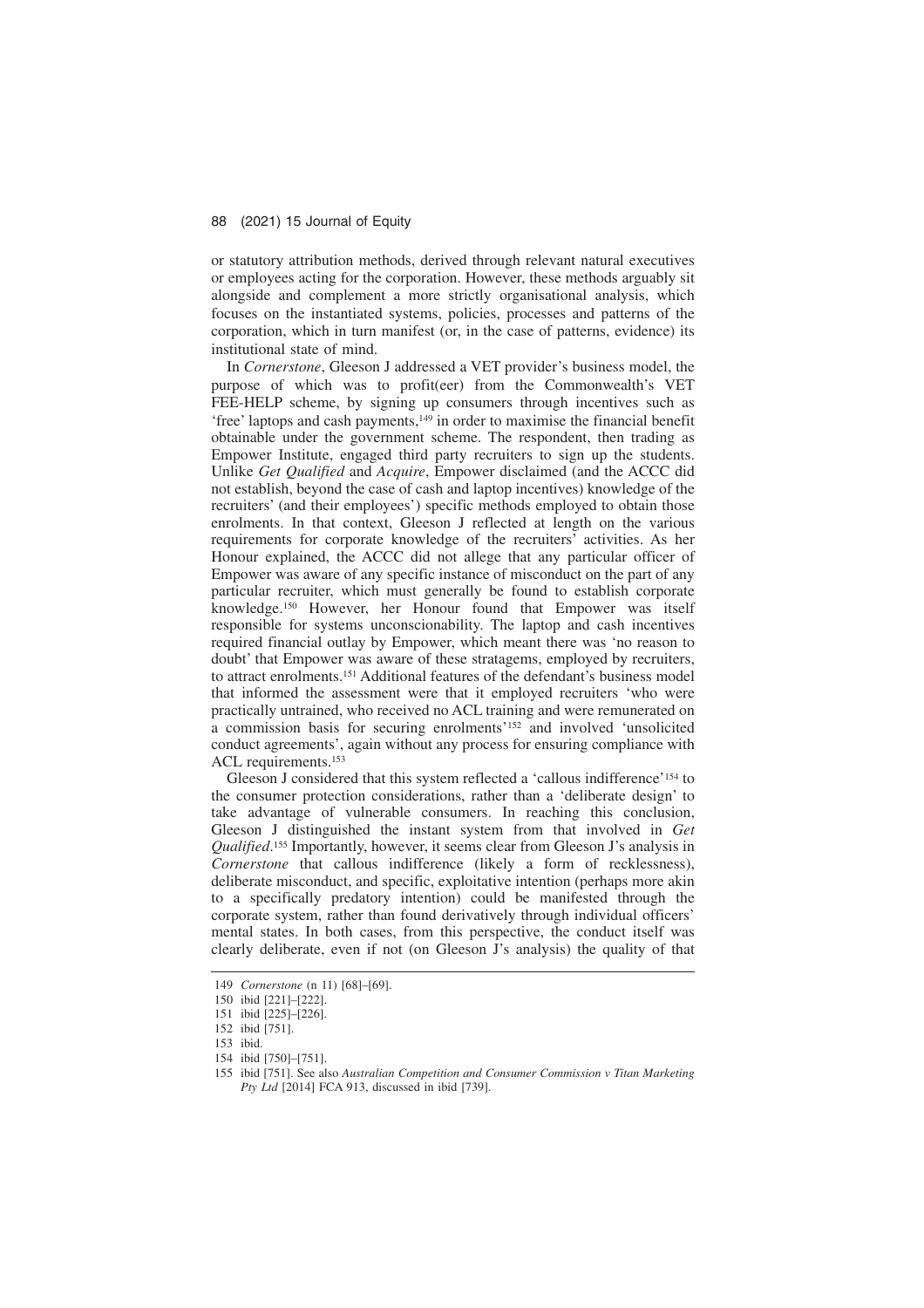conduct. Here, we might again reflect on the lessons from dishonesty, namely that moral obtuseness on the part of a natural or corporate defendant as to the quality of its conduct is no excuse for what is otherwise intentional behaviour. As Gleeson J concluded:

[W]here the system [is] directed to enrolling students from a disadvantaged sector of the community — who were vulnerable to being misled or deceived — in order to accrue very substantial financial benefits to Empower, and where the system reflect[s] a callous indifference to the consumer protection considerations ... a conclusion that, by its operation of that system, [the defendant corporation] engaged in conduct that was, in all the circumstances, unconscionable is justified.156

Similarly, in *Australian Competition and Consumer Commission v Australian Institute of Professional Education Pty Ltd (in liq) (No 3)*, <sup>157</sup> Bromwich J considered that the obvious risks of exploitation inherent in the VET-FEE-HELP scheme meant that

[a]n enrolment process that predictably produced, or even encouraged a situation in which such unsuitable consumers became enrolled would invite close scrutiny to see whether that was, in all the circumstances, unconscionable. The conclusion that the conduct overall was unconscionable would be more readily reached if such an outcome was either *intentional or sufficiently predictable or recurrent to require overt steps to be taken to minimise the chance of it occurring*. 158

Consistently with the proposed model of systems intentionality, and the foregoing analysis of authorities, Bromwich J may be drawing important distinctions between mental states. Where a system is designed so as to produce a kind of conduct, the system may be understood to manifest the requisite element of general intentionality or deliberateness with respect to that conduct. Where, by contrast, the system is of a nature or patently likely ('predictable') to produce certain conduct, or has happened previously (and so is 'recurrent'), and no positive ('overt') steps are taken to avoid that result, the system manifests recklessness. Both systemic mental states are sufficient for statutory unconscionability. Where, by contrast again, the system is designed to produce a specific harm to specific victims, this may be understood to manifest a predatory state of mind. Consistently with this analysis, Bromwich J distinguished between, on the one hand, the proven corporate

motive to deliberately enrol students who would not be likely ever to partake of study and to keep them enrolled until the census date, or at least deliberately to keep and maintain in place an enrolment system which produced that outcome,

and on the other, proof of 'an intention to produce a particular outcome'.159 The latter was unnecessary to show the relevant systems unconscionability.160

<sup>156</sup> *Cornerstone* (n 11) [751].

<sup>157</sup> *Professional Education* (n 108).

<sup>158</sup> ibid [80] (emphasis added). See also at [84].

<sup>159</sup> ibid [167].

<sup>160</sup> ibid.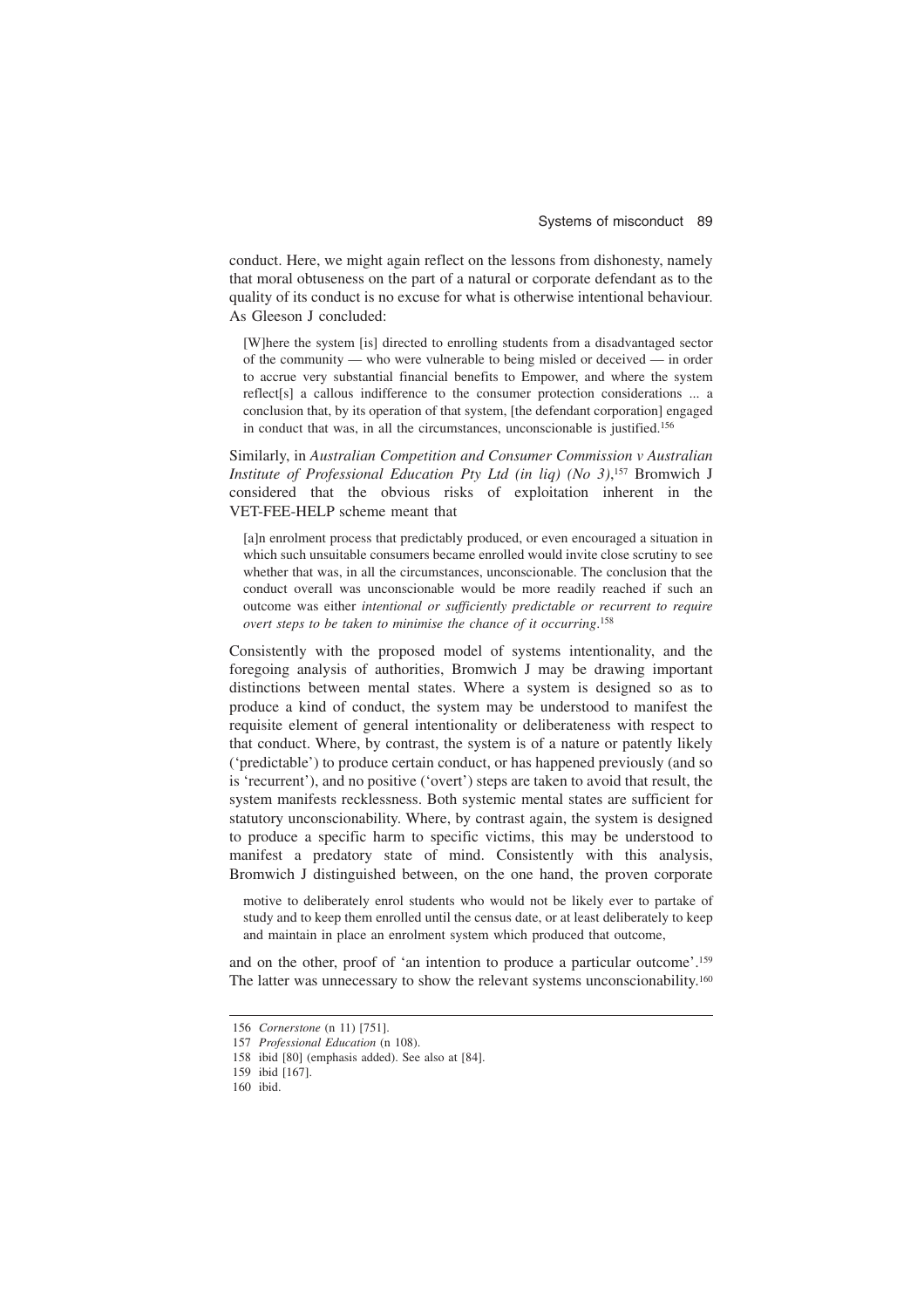### D Synthesis: Systems unconscionability and intention

Drawing together the strands of this analysis, the authorities suggest that the proposed model is capable of reflecting nuanced assessments of corporate culpability, of different kinds. We have seen that some systems are designed so that the conduct they produce can only be treated as intentional, as discussed in *AGM Markets*, *Professional Education*, *Get Qualified* and *Acquire*. Systems that patently will produce certain conduct, in circumstances where no steps are taken to avoid that outcome, display recklessness, as in *Cornerstone* and *Professional Education*. Drawing on insights from *Cornerstone* and *Professional Education*, we have identified that a more specific predatory mindset may be revealed through analysis of the defendant's adopted system. A case in point might be the foundation case of *National Exchange*, where the conduct had no explanation other than to take advantage of the vulnerabilities of the target audience. *Lux* may be a similar example on its facts of a business method that had no valid reason other than to trick consumers. Relatedly, we have also seen how defendants' knowledge of critical factors may be implicit in their adopted business model, again as in *National Exchange* and *Lux*. This subtlety suggests that the proposed model of systems intentionality is entirely capable of responding to and reflecting the law's fine-grained distinctions between different degrees of culpability.

In light of these features and authorities, the model presents an important, additional method of ascertaining the culpable corporate mind. Moreover, there is, on our analysis, good reason to think that the model of systems intentionality supported by this line of cases can, and should, apply in other, appropriate contexts.161 While these cannot be explored here, they clearly include cases of statutory unconscionability under other legislative regimes (for example, in the provision of financial services, as in *AGM Markets*).162 But the model will also, we consider, support more transparent and effective regulation of corporate misconduct where other standards, such as the obligation to act 'honestly',163 or prohibitions on 'dishonest' conduct are engaged.164 It will also enable courts considering penalty awards, even in relation to strict liability claims, such as misleading conduct, better to identify and assess corporate culpability in the sentencing process. Here, courts

<sup>161</sup> See, eg, *ACN 117 372 915* (n 46) [95] (North J), quoting with approval the ACCC's closing submission which argued that Advanced Medical Institute's adopted system 'reflected their intention — their 'model', and therefore their attitude towards consumers'. An appeal - their 'model', and therefore their attitude towards consumers'. An appeal against the finding of unconscionability was dismissed in *NRM Corp Pty Ltd v Australian Competition and Consumer Commission* [2016] FCAFC 98. The submissions were again cited with approval in *Professional Education* (n 108) [151] (Bromwich J), on the presence of a 'system' rather than on the inference of intentionality. The analysis is potentially relevant to the *Jams 2* appeal (n 40), although whether it is argued remains to be seen. See also *Integrated Securities No 3 Pty Ltd v Creatrix Web Development & Online Marketing Solutions Pty Ltd* [2021] NSWSC 596 for another potential example.

<sup>162</sup> Eg, in ASIC Act, s 12CB.

<sup>163</sup> As in *Australian Securities and Investments Commission v National Australia Bank Ltd* [2020] FCA 1494.

<sup>164</sup> For examples, see *ASIC v Australia and New Zealand Banking Group* (n 52); the 'fees for no services' scenarios the subject of *Royal Commission into Misconduct in the Banking, Superannuation and Financial Services Industry* (Final Report, 2019) vol 1, 136–64; Bant  $(n 12)$